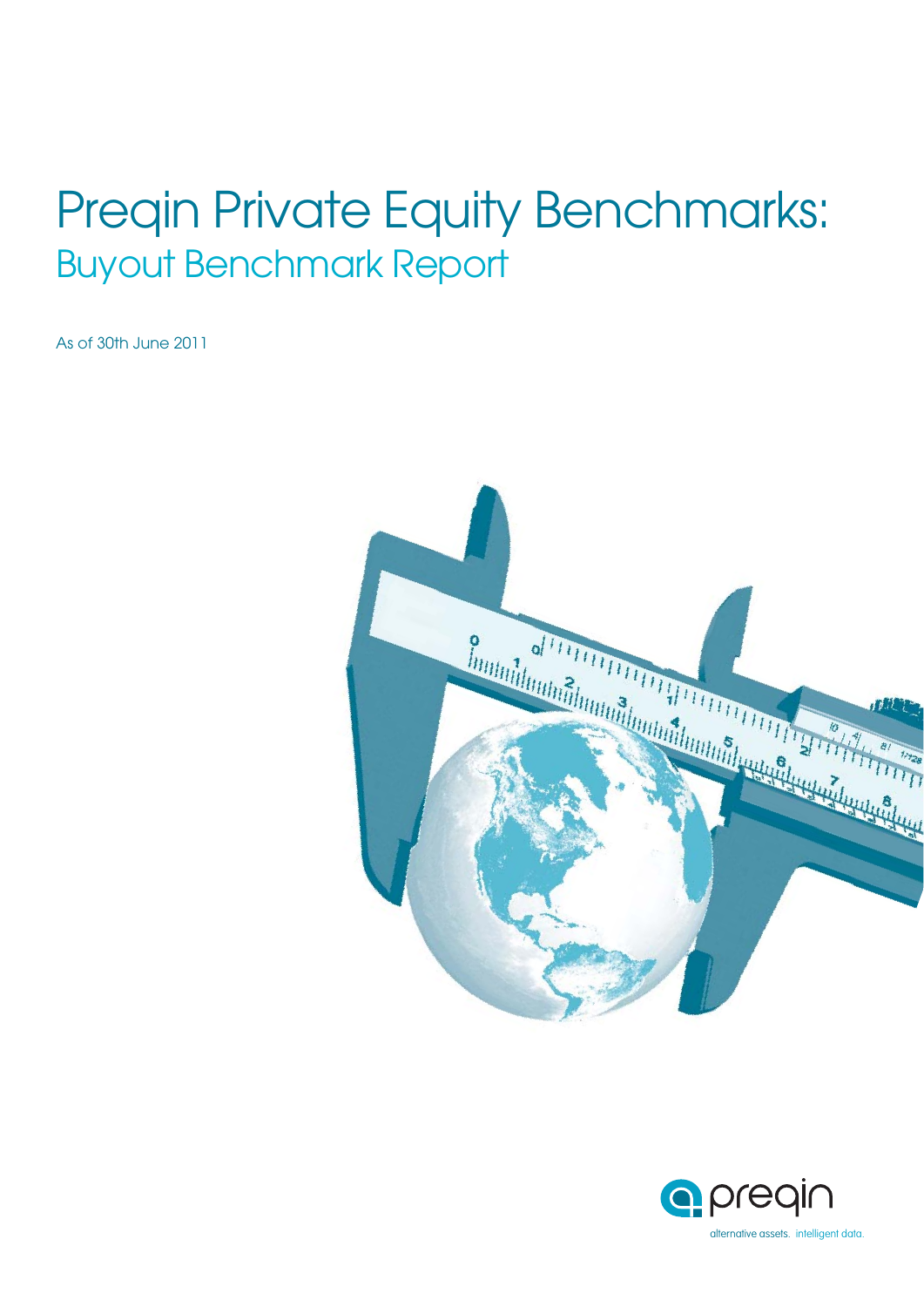

# Preqin Private Equity Benchmarks: Buyout Benchmark Report

As of 30th June 2011

Report Produced on 6th February 2012

This publication is not included in the CLA Licence so you must not copy any portion of it without the permission of the publisher.

All rights reserved. The entire contents of the report are the Copyright of Preqin Ltd. No part of this publication or any information contained in it may be copied, transmitted by any electronic means, or stored in any electronic or other data storage medium, or printed or published in any document, report or publication, without the express prior written approval of Preqin Ltd. The information presented in the report is for information purposes only and does not constitute and should not be construed as a solicitation or other offer, or recommendation to acquire or dispose of any investment or to engage in any other transaction, or as advice of any nature whatsoever. If the reader seeks advice rather than information then he should seek an independent financial advisor and hereby agrees that he will not hold Pregin Ltd. responsible in law or equity for any decisions of whatever nature the reader makes or refrains from making following its use of the report.

While reasonable efforts have been used to obtain information from sources that are believed to be accurate, and to confirm the accuracy of such information wherever possible, Preqin Ltd. Does not make any representation or warranty that the information or opinions contained in the report are accurate, reliable, up-to-date or complete.

Although every reasonable effort has been made to ensure the accuracy of this publication Preqin Ltd. does not accept any responsibility for any errors or omissions within the report or for any expense or other loss alleged to have arisen in any way with a reader's use of this publication.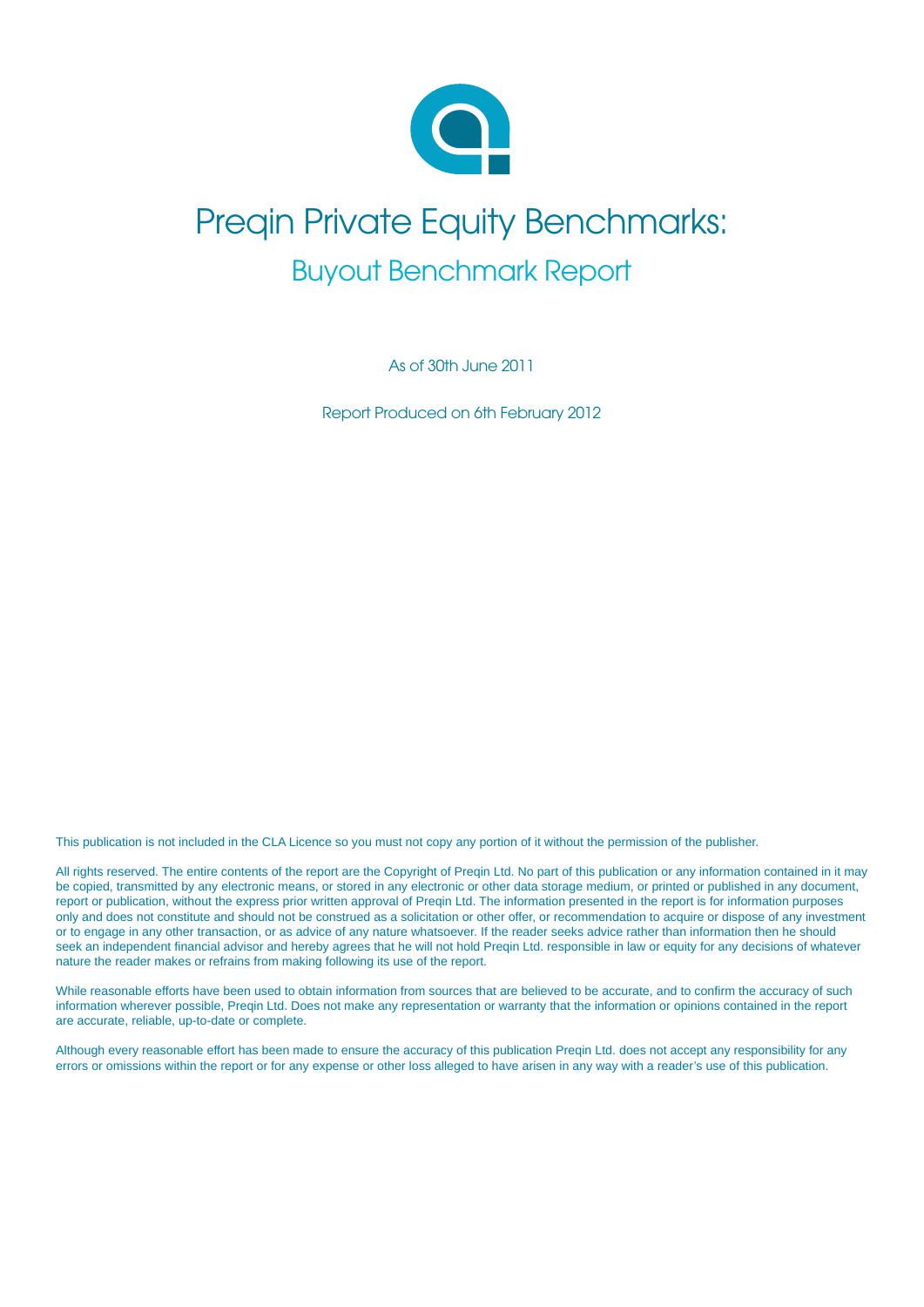

# Preqin Private Equity Benchmarks: Buyout Benchmark Report

As of 30th June 2011

Report Produced on 6th February 2012

Preqin Private Equity Benchmarks ® are calculated using performance information available from our online Performance Analyst database, the world's most extensive, transparent database of private equity fund performance. Users of the online database have access to all of the underlined fund performance data used to calculate these benchmarks. With performance for over 5,700 private equity funds, the Performance Analyst online database is regularly updated and fully searchable. Further information can be found at www.preqin.com.

All the performance figures used to generate the Pregin Private Equity Market Benchmarks are net position to investor – i.e. all commitments, contributions, distributions, remaining values and IRRs are all based on the net position for the institutional investor before tax but after the management fees and carry of the General Partner.

The Preqin Buyout Market Benchmark is based on performance data for 756 buyout funds of vintages 1991 to 2011 as of 30th June 2011

Preqin gathers fund returns information from a very wide and diverse range of sources, including public institutions via freedom of information legislations, published reports of a number of listed fund of fund vehicles and GP Voluntary contributions. The sheer extent of the data sources that we now use provides many opportunities to crosscheck and verify data for an individual partnership from different sources, and increases our confidence in the data.

A growing number of GPs has concluded that it is in their best interests to voluntarily share information on their partnerships: given that many prospective investors are seeing this information, it is better that they should have access to the most current and accurate figures possible. Even where data comes direct from the GP, however, our aim is still to show the net position for LPs, after management fees and carry. We are again very grateful to the significant number of GPs who now share data with us in this way, currently 800 GPs are contributing data on their funds. If you would like further details on contributing information on your firm please contact us.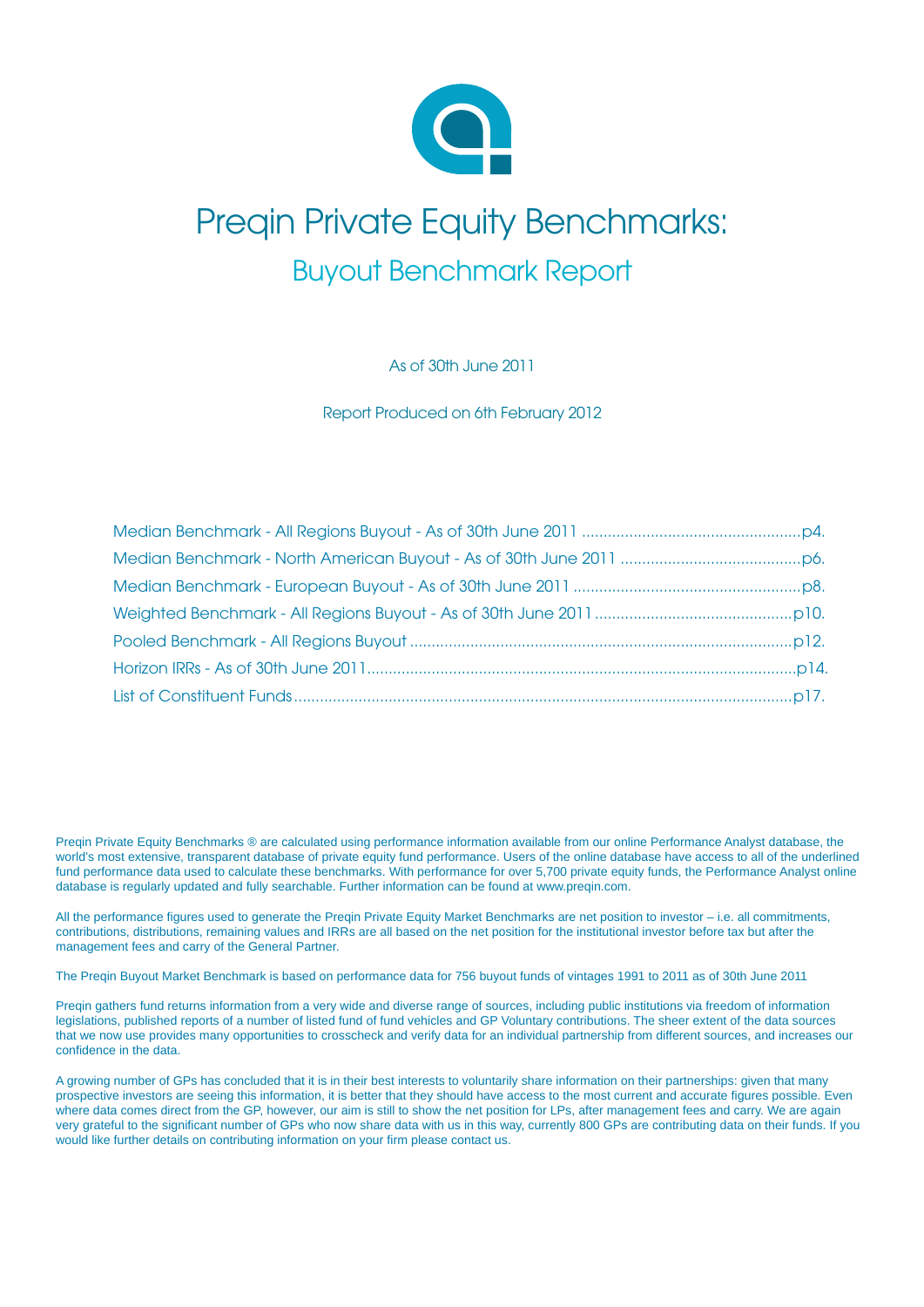#### Preqin Median Benchmarks: All Regions Buyout as of 30th June 2011

|         |                     |               | <b>Median Fund</b>     |                          |      | <b>Mutliple Quartiles (X)</b> |                |      | IRR Quartiles (%) |        |            | IRR Max/Min (%) |
|---------|---------------------|---------------|------------------------|--------------------------|------|-------------------------------|----------------|------|-------------------|--------|------------|-----------------|
| Vintage | No.<br><b>Funds</b> | Called<br>(%) | Dist (%)<br><b>DPI</b> | Value (%)<br><b>RVPI</b> | Q1   | Median                        | Q <sub>3</sub> | Q1   | Median            | Q3     | <b>Max</b> | <b>Min</b>      |
| 2011    | 11                  | 5.1           | 0.0                    | 80.0                     | 0.93 | 0.80                          | 0.05           | n/m  | n/m               | n/m    | n/m        | n/m             |
| 2010    | 28                  | 20.6          | 0.0                    | 96.7                     | 1.07 | 0.98                          | 0.91           | n/m  | n/m               | n/m    | n/m        | n/m             |
| 2009    | 33                  | 40.9          | 0.0                    | 100.8                    | 1.22 | 1.07                          | 0.92           | n/m  | n/m               | n/m    | n/m        | n/m             |
| 2008    | 66                  | 48.4          | 5.5                    | 98.5                     | 1.32 | 1.10                          | 0.98           | 21.9 | 7.0               | $-1.4$ | 45.7       | $-24.3$         |
| 2007    | 69                  | 68.2          | 5.7                    | 100.2                    | 1.33 | 1.18                          | 0.99           | 13.9 | 8.2               | $-0.5$ | 54.5       | $-30.8$         |
| 2006    | 74                  | 87.2          | 12.7                   | 93.7                     | 1.29 | 1.15                          | 0.98           | 10.3 | 6.1               | $-0.1$ | 28.0       | $-29.6$         |
| 2005    | 75                  | 90.9          | 42.0                   | 85.8                     | 1.64 | 1.36                          | 1.18           | 17.1 | 10.5              | 5.9    | 76.9       | $-12.1$         |
| 2004    | 38                  | 92.6          | 82.8                   | 80.0                     | 2.07 | 1.65                          | 1.22           | 28.5 | 16.3              | 10.9   | 81.7       | $-7.7$          |
| 2003    | 31                  | 96.3          | 102.2                  | 64.6                     | 2.43 | 1.75                          | 1.51           | 33.3 | 18.2              | 9.4    | 59.0       | $-60.4$         |
| 2002    | 22                  | 99.2          | 152.4                  | 31.3                     | 2.19 | 1.90                          | 1.30           | 35.5 | 21.1              | 8.5    | 72.0       | $-2.0$          |
| 2001    | 30                  | 96.1          | 173.8                  | 22.4                     | 2.75 | 2.00                          | 1.51           | 42.7 | 25.8              | 13.4   | 95.3       | 0.2             |
| 2000    | 60                  | 97.1          | 156.9                  | 21.7                     | 2.25 | 1.82                          | 1.50           | 25.3 | 19.2              | 11.9   | 57.5       | $-5.7$          |
| 1999    | 35                  | 98.5          | 134.6                  | 7.8                      | 2.03 | 1.54                          | 1.05           | 17.0 | 11.0              | 6.0    | 37.4       | $-25.1$         |
| 1998    | 38                  | 99.3          | 146.3                  | 1.0                      | 1.88 | 1.50                          | 0.99           | 17.5 | 9.1               | $-1.9$ | 31.3       | $-100.0$        |
| 1997    | 35                  | 100.0         | 160.6                  | 0.0                      | 2.12 | 1.61                          | 1.10           | 22.0 | 9.3               | 1.4    | 84.0       | $-9.5$          |
| 1996    | 19                  | 99.4          | 166.8                  | 0.0                      | 2.21 | 1.69                          | 0.78           | 21.5 | 12.9              | $-1.8$ | 147.4      | $-8.9$          |
| 1995    | 24                  | 100.0         | 148.7                  | 0.0                      | 2.18 | 1.50                          | 1.14           | 30.0 | 10.4              | 3.3    | 59.9       | $-8.6$          |
| 1994    | 27                  | 100.0         | 180.0                  | 0.0                      | 2.36 | 1.80                          | 1.49           | 33.0 | 20.5              | 10.1   | 92.2       | $-1.4$          |
| 1993    | 16                  | 100.0         | 201.5                  | 0.0                      | 2.88 | 2.02                          | 1.38           | 23.2 | 16.7              | 7.7    | 58.0       | 0.8             |
| 1992    | 17                  | 100.0         | 207.4                  | 0.0                      | 3.22 | 2.08                          | 1.56           | 37.6 | 21.2              | 7.9    | 60.6       | $-49.9$         |
| 1991    | 8                   | 100.0         | 256.2                  | 0.0                      | 3.65 | 2.56                          | 2.02           | n/a  | 25.9              | n/a    | 54.7       | $-0.5$          |

Source: Preqin

Preqin Median Benchmarks: All Regions Buyout is calculated using data for 756 funds of vintages between 1991 and 2011 with performance as of 30th June 2011 and includes liquidated funds. Preqin holds performance data for 1,317 buyout funds. All returns are net of management fees, expenses and carry.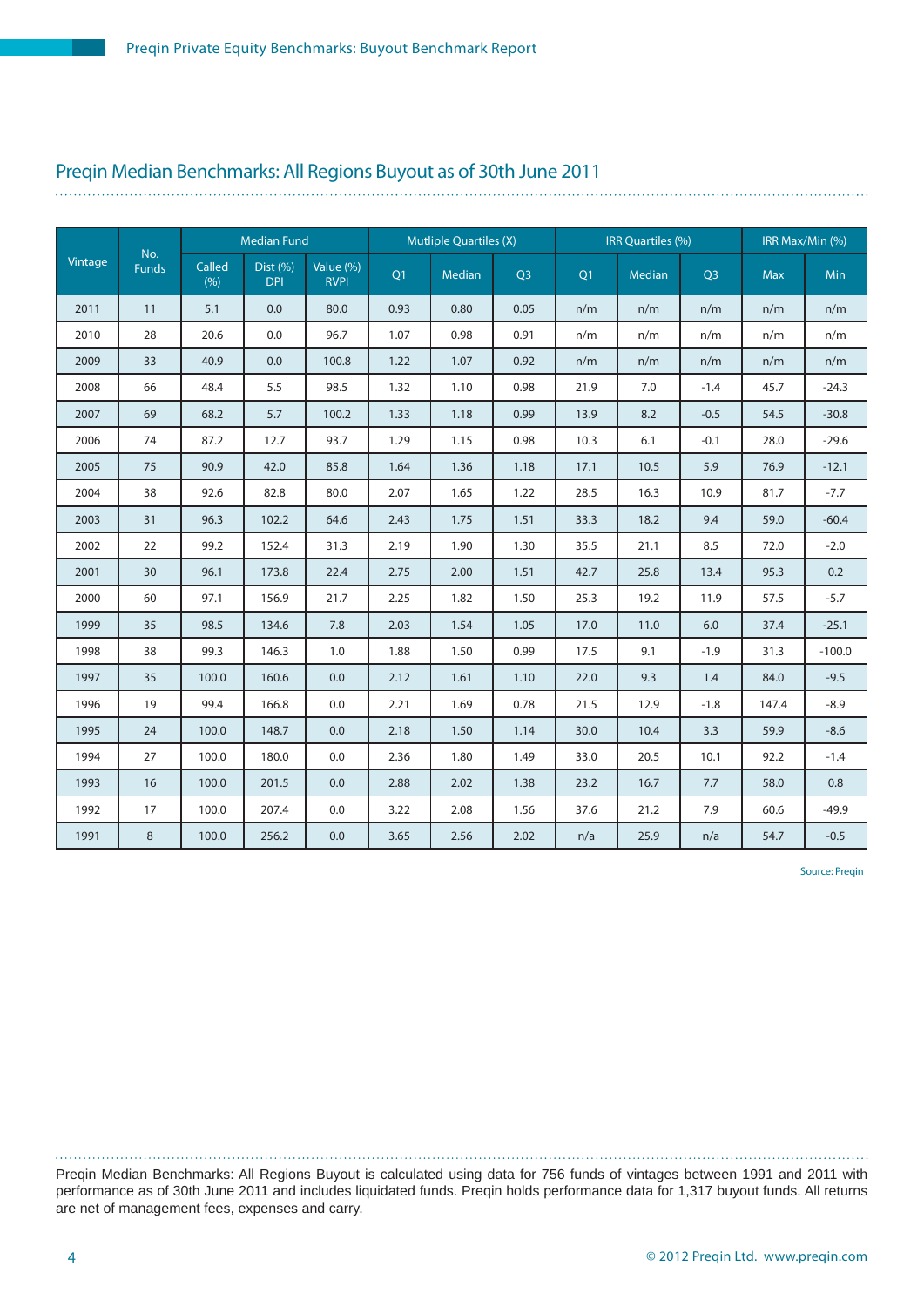

### All Regions Buyout - Median Called, Distributed and Remaining Value by Vintage as of 30th June 2011

Source: Preqin

# All Regions Buyout - Median Net IRR and Top and Bottom Quartile Boundaries by Vintage as of 30th June 2011



Source: Preqin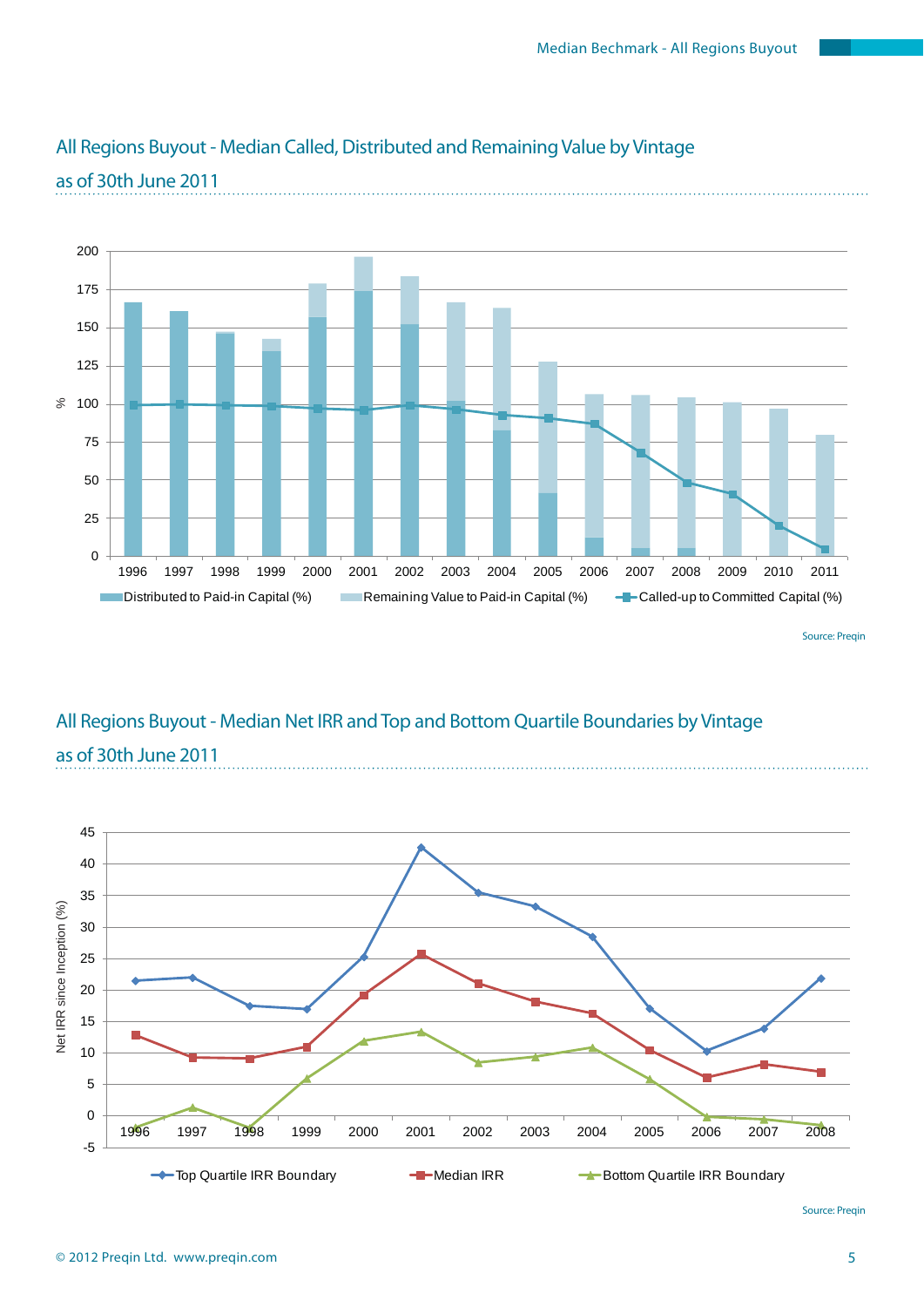# Preqin Median Benchmarks: North American Buyout as of 30th June 2011

|         |                     |           | <b>Median Fund</b>        |                         |      | <b>Mutliple Quartiles(X)</b> |                |      | IRR Quartiles(%) |        |            | IRR Max/Min (%) |
|---------|---------------------|-----------|---------------------------|-------------------------|------|------------------------------|----------------|------|------------------|--------|------------|-----------------|
| Vintage | No.<br><b>Funds</b> | Called(%) | $Dist(\% )$<br><b>DPI</b> | Value(%)<br><b>RVPI</b> | Q1   | Median                       | Q <sub>3</sub> | Q1   | Median           | Q3     | <b>Max</b> | Min             |
| 2011    | 5                   | 5.1       | 0.0                       | 85.5                    | n/m  | 0.85                         | n/m            | n/m  | n/m              | n/m    | n/m        | n/m             |
| 2010    | 19                  | 20.0      | 0.0                       | 97.9                    | 1.08 | 0.98                         | 0.87           | n/m  | n/m              | n/m    | n/m        | n/m             |
| 2009    | 17                  | 40.9      | 1.0                       | 100.0                   | 1.22 | 1.07                         | 0.99           | n/m  | n/m              | n/m    | n/m        | n/m             |
| 2008    | 40                  | 47.2      | 7.3                       | 101.3                   | 1.38 | 1.18                         | 1.02           | 23.5 | 11.9             | $-0.3$ | 45.7       | $-23.8$         |
| 2007    | 40                  | 69.0      | 7.1                       | 97.0                    | 1.33 | 1.22                         | 1.01           | 13.1 | 8.3              | 0.1    | 29.5       | $-26.1$         |
| 2006    | 41                  | 86.8      | 11.3                      | 101.4                   | 1.31 | 1.16                         | 1.06           | 10.4 | 6.3              | 2.2    | 18.8       | $-29.6$         |
| 2005    | 45                  | 93.0      | 29.4                      | 93.3                    | 1.60 | 1.34                         | 1.14           | 13.5 | 8.8              | 4.0    | 42.0       | $-12.1$         |
| 2004    | 23                  | 91.9      | 65.2                      | 85.8                    | 1.78 | 1.58                         | 1.16           | 18.1 | 12.8             | 6.0    | 29.7       | $-7.7$          |
| 2003    | 22                  | 96.7      | 80.2                      | 54.3                    | 2.14 | 1.68                         | 1.21           | 23.3 | 15.2             | 6.3    | 53.3       | $-60.4$         |
| 2002    | 13                  | 98.7      | 102.2                     | 28.2                    | 1.95 | 1.73                         | 1.12           | 24.5 | 14.0             | 4.7    | 36.0       | $-2.0$          |
| 2001    | 16                  | 96.4      | 153.0                     | 41.4                    | 2.64 | 1.90                         | 1.27           | 39.2 | 22.9             | 10.8   | 95.3       | 0.2             |
| 2000    | 38                  | 97.2      | 141.7                     | 28.7                    | 2.17 | 1.82                         | 1.51           | 22.0 | 17.8             | 10.8   | 57.5       | 3.2             |
| 1999    | 23                  | 100.0     | 126.4                     | 11.1                    | 2.02 | 1.55                         | 1.05           | 14.8 | 10.5             | 0.4    | 28.4       | $-25.1$         |
| 1998    | 23                  | 100.0     | 114.0                     | 1.4                     | 1.74 | 1.39                         | 0.85           | 15.4 | 6.9              | $-2.6$ | 26.9       | $-33.1$         |
| 1997    | 21                  | 100.0     | 156.0                     | 0.0                     | 1.78 | 1.56                         | 1.08           | 18.0 | 8.4              | 1.5    | 33.6       | $-9.5$          |
| 1996    | 9                   | 98.7      | 179.9                     | 0.0                     | 2.36 | 1.82                         | 0.75           | 22.1 | 11.1             | $-5.1$ | 147.4      | $-8.9$          |
| 1995    | 16                  | 100.0     | 148.7                     | 0.0                     | 2.23 | 1.53                         | 1.21           | 28.9 | 10.2             | 5.1    | 59.9       | $-8.6$          |
| 1994    | 18                  | 99.6      | 171.3                     | 0.0                     | 2.17 | 1.72                         | 1.41           | 25.4 | 19.0             | 7.2    | 92.2       | $-1.4$          |
| 1993    | 13                  | 100.0     | 219.7                     | 0.0                     | 3.20 | 2.20                         | 1.48           | 26.7 | 19.1             | 8.9    | 58.0       | 2.7             |
| 1992    | 11                  | 100.0     | 227.2                     | 0.0                     | 3.22 | 2.27                         | 0.78           | 41.4 | 21.2             | $-0.9$ | 60.6       | $-49.9$         |
| 1991    | 4                   | 100.0     | 364.9                     | 0.0                     | n/a  | 3.65                         | n/a            | n/a  | 49.0             | n/a    | 54.7       | $-0.5$          |

Source: Preqin

Preqin Median Benchmarks: North American Buyout is calculated using data for 457 funds of vintages between 1991 and 2011 with performance as of 30th June 2011 and includes liquidated funds. Preqin holds performance data for 817 North American buyout funds. All returns are net of management fees, expenses and carry.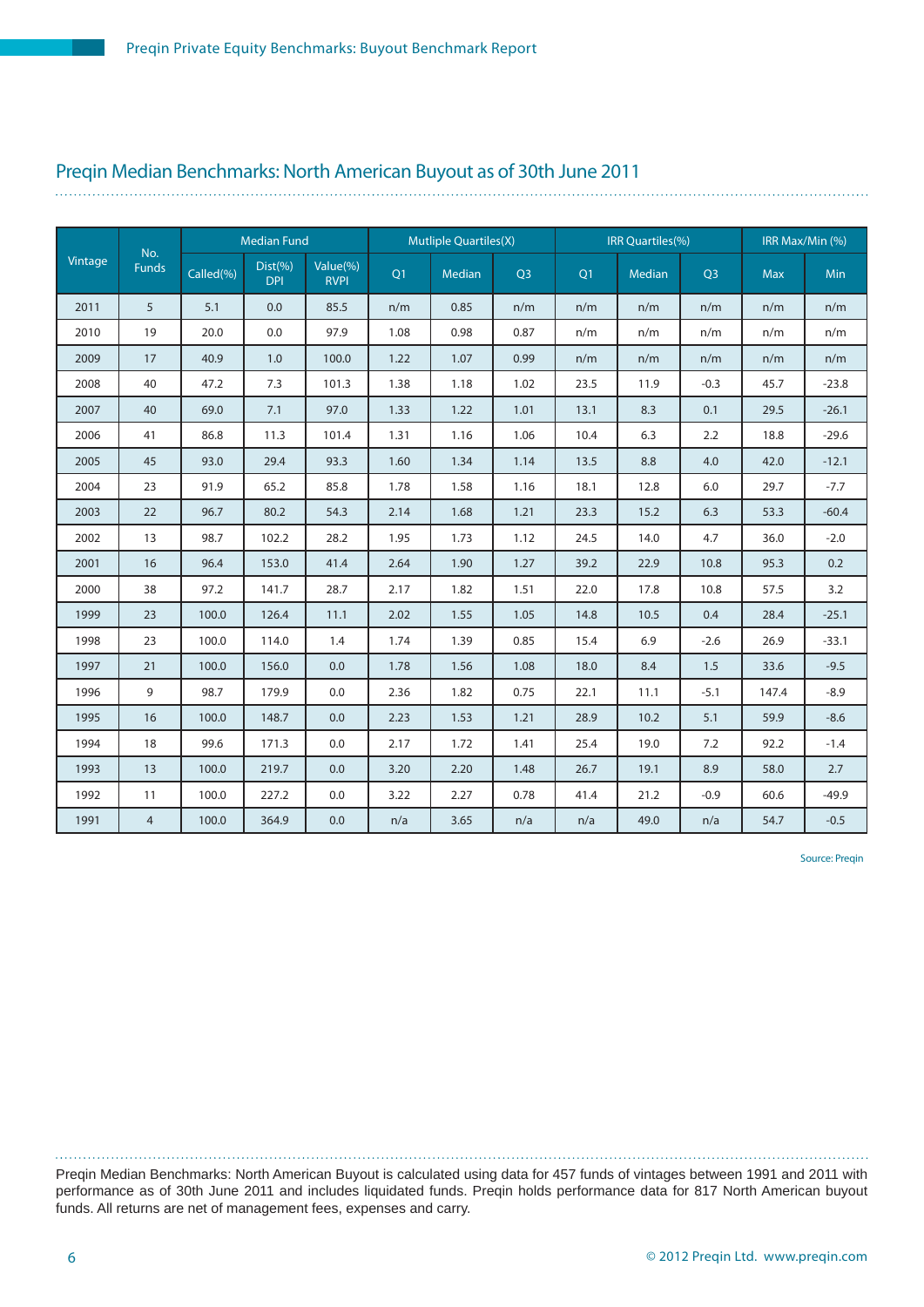

### North American Buyout - Median Called, Distributed and Remaining Value by Vintage as of 30th June 2011

Source: Preqin

## North American Buyout - Median Net IRR and Top and Bottom Quartile Boundaries by Vintage as of 30th June 2011



Source: Preqin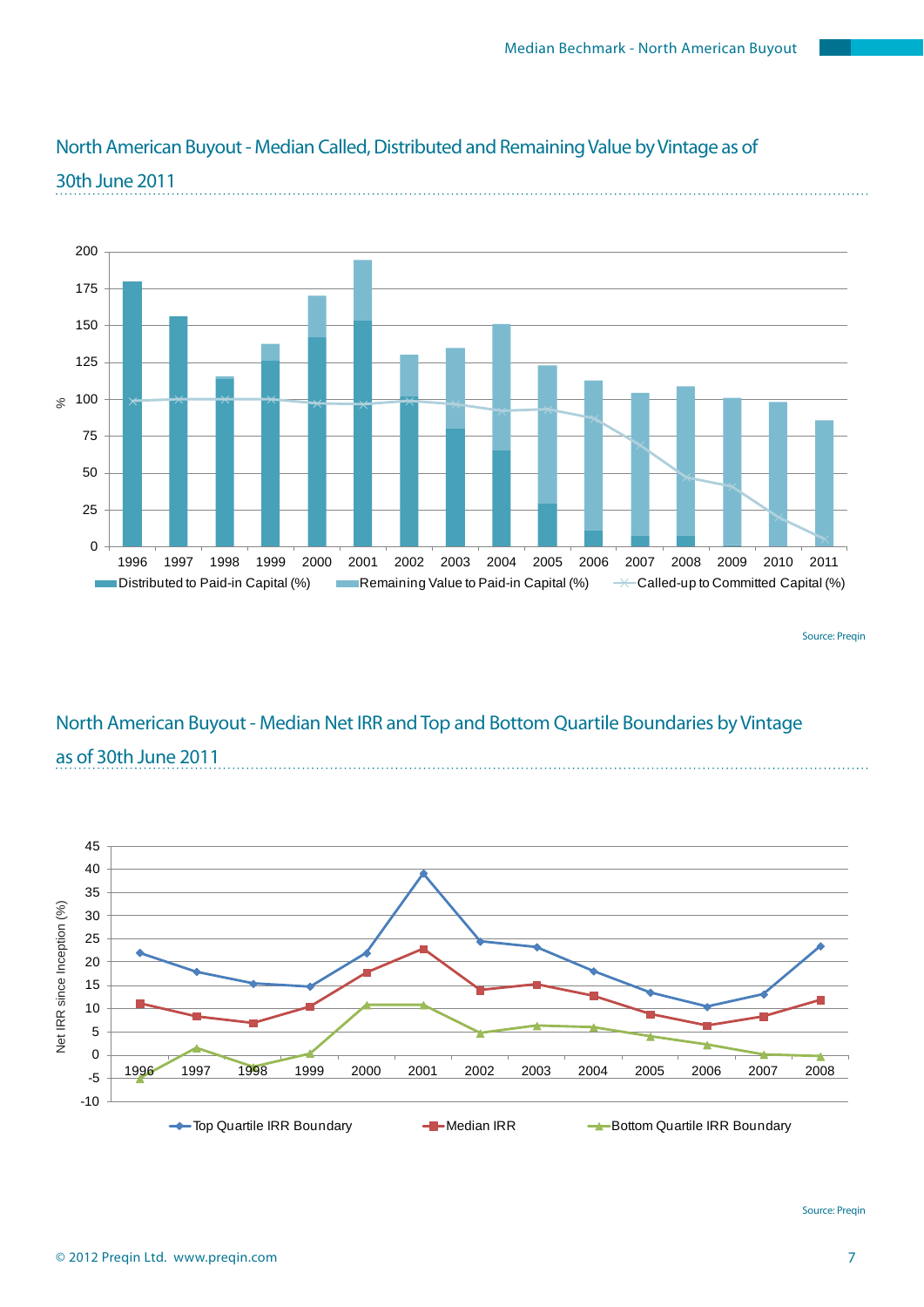#### Preqin Median Benchmarks: European Buyout as of 30th June 2011

|         |                     |           | <b>Median Fund</b>        |                         |      | <b>Mutliple Quartiles(X)</b> |                |      | IRR Quartiles(%) |        |            | IRR Max/Min (%) |
|---------|---------------------|-----------|---------------------------|-------------------------|------|------------------------------|----------------|------|------------------|--------|------------|-----------------|
| Vintage | No.<br><b>Funds</b> | Called(%) | $Dist(\% )$<br><b>DPI</b> | Value(%)<br><b>RVPI</b> | Q1   | <b>Median</b>                | Q <sub>3</sub> | Q1   | Median           | Q3     | <b>Max</b> | <b>Min</b>      |
| 2010    | 6                   | 29.3      | 0.0                       | 94.1                    | n/m  | 0.99                         | n/m            | n/m  | n/m              | n/m    | n/m        | n/m             |
| 2009    | 11                  | 50.7      | 0.0                       | 111.0                   | 1.26 | 1.11                         | 0.90           | n/m  | n/m              | n/m    | n/m        | n/m             |
| 2008    | 16                  | 48.5      | 2.8                       | 95.5                    | 1.30 | 1.08                         | 0.88           | 11.9 | 7.0              | $-6.4$ | 38.6       | $-24.3$         |
| 2007    | 19                  | 67.4      | 1.2                       | 101.7                   | 1.24 | 1.05                         | 0.97           | 9.0  | 6.8              | $-1.5$ | 31.6       | $-30.0$         |
| 2006    | 22                  | 90.4      | 18.2                      | 87.1                    | 1.24 | 1.07                         | 0.89           | 7.3  | 1.2              | $-4.7$ | 28.0       | $-14.8$         |
| 2005    | 19                  | 91.4      | 52.8                      | 75.6                    | 1.64 | 1.43                         | 1.23           | 20.1 | 10.6             | 6.1    | 76.9       | $-1.8$          |
| 2004    | 10                  | 97.5      | 116.1                     | 78.0                    | 3.11 | 2.07                         | 1.50           | 62.3 | 38.0             | 22.0   | 81.7       | 10.5            |
| 2003    | 9                   | 96.2      | 178.1                     | 82.6                    | 2.78 | 2.43                         | 1.75           | 44.5 | 33.6             | 23.1   | 59.0       | 11.5            |
| 2002    | 9                   | 99.6      | 168.9                     | 32.6                    | 2.49 | 2.05                         | 1.72           | 44.0 | 33.1             | 15.8   | 72.0       | 12.7            |
| 2001    | 12                  | 96.1      | 203.5                     | 11.0                    | 3.16 | 2.37                         | 1.59           | 44.5 | 29.4             | 13.4   | 52.2       | 10.4            |
| 2000    | 18                  | 97.1      | 177.9                     | 5.3                     | 2.60 | 2.05                         | 1.41           | 29.0 | 23.4             | 12.0   | 33.2       | $-5.7$          |
| 1999    | 8                   | 97.1      | 138.8                     | 0.0                     | 2.01 | 1.45                         | 1.29           | 21.3 | 12.5             | 7.15   | 37.4       | 6.0             |
| 1998    | 10                  | 94.0      | 182.9                     | 0.7                     | 2.24 | 1.87                         | 1.55           | 18.6 | 14.0             | 8.7    | 31.3       | $-3.2$          |
| 1997    | 14                  | 100.0     | 164.8                     | 0.0                     | 2.33 | 1.67                         | 1.10           | 30.3 | 10.4             | 1.3    | 84.0       | 0.0             |
| 1996    | $\overline{7}$      | 99.4      | 180.4                     | 0.0                     | n/a  | 1.80                         | n/a            | n/a  | 21.0             | n/a    | 27.8       | 8.4             |
| 1995    | 5                   | 98.6      | 118.6                     | 0.0                     | n/a  | 1.19                         | n/a            | n/a  | n/a              | n/a    | 55.4       | 1.8             |
| 1994    | 8                   | 100.0     | 221.9                     | 0.0                     | 3.17 | 2.22                         | 1.55           | n/a  | 41.8             | n/a    | 56.1       | 10.1            |
| 1992    | 5                   | 100.0     | 206.1                     | 0.0                     | n/a  | 2.06                         | n/a            | n/a  | 22.4             | n/a    | 40.0       | 11.0            |
| 1991    | $\overline{4}$      | 100.0     | 212.8                     | 0.0                     | n/a  | 2.13                         | n/a            | n/a  | n/a              | n/a    | 25.9       | 25.0            |
| 1990    | $\overline{7}$      | 99.9      | 160.5                     | 0.0                     | n/a  | 1.61                         | n/a            | n/a  | 24.0             | n/a    | 72.0       | 7.0             |

Source: Preqin

Preqin Median Benchmarks: European Buyout is calculated using data for 219 funds of vintages between 1990 and 2011 with performance as of 30th June 2011 and includes liquidated funds. Preqin holds performance data for 506 European buyout funds. All returns are net of management fees, expenses and carry.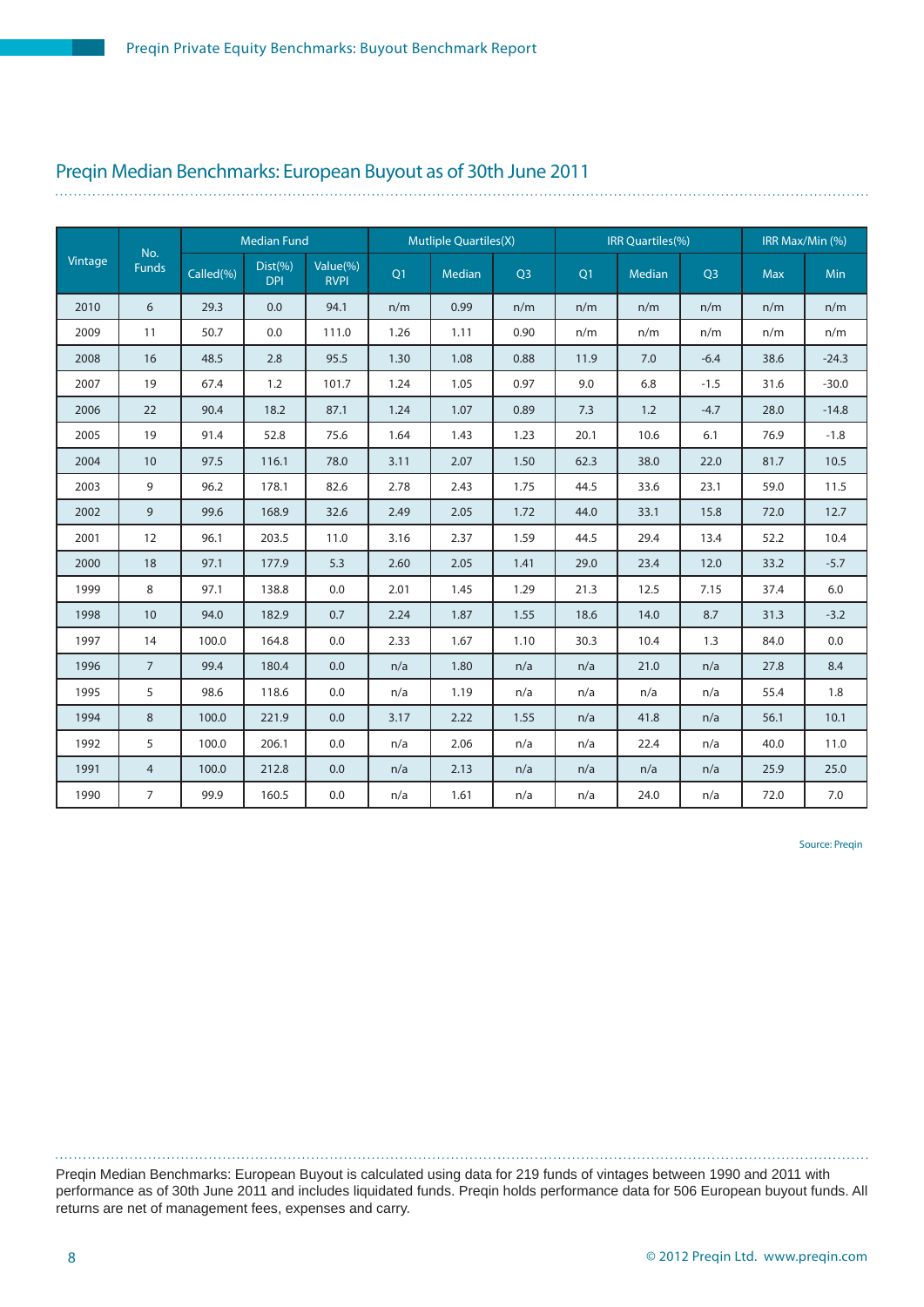

### European Buyout - Median Called, Distributed and Remaining Value by Vintage as of 30th June 2011

Source: Preqin

## European Buyout - Median Net IRR and Top and Bottom Quartile Boundaries by Vintage as of 30th June 2011



Source: Preqin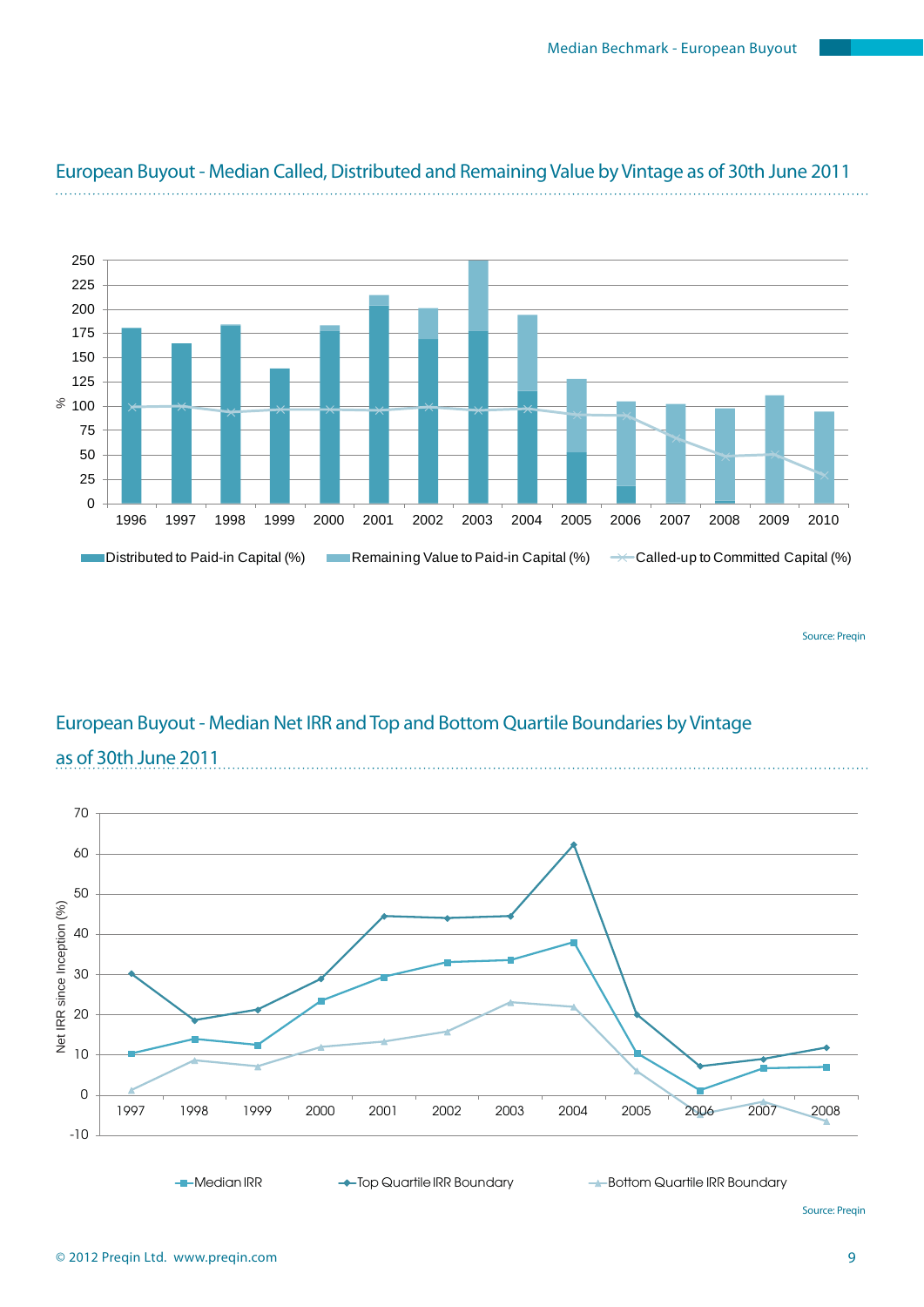# Preqin Weighted Benchmarks: All Regions Buyout as of 30th June 2011

| Vintage | No. Funds |            |              | <b>Weighted Fund</b> |              |                | IRR Max/Min (%) |          |
|---------|-----------|------------|--------------|----------------------|--------------|----------------|-----------------|----------|
|         |           | Called (%) | Dist (%) DPI | Value (%) RVPI       | Multiple (X) | <b>IRR</b> (%) | <b>Max</b>      | Min      |
| 2011    | 11        | 7.7        | 0.0          | 64.6                 | 0.65         | n/m            | n/m             | n/m      |
| 2010    | 28        | 25.7       | 2.2          | 97.2                 | 0.99         | n/m            | n/m             | n/m      |
| 2009    | 33        | 35.7       | 6.5          | 102.5                | 1.09         | n/m            | n/m             | n/m      |
| 2008    | 66        | 50.4       | 13.9         | 99.0                 | 1.13         | 7.3            | 45.7            | $-24.3$  |
| 2007    | 69        | 68.3       | 16.3         | 99.1                 | 1.15         | 5.7            | 54.5            | $-30.8$  |
| 2006    | 74        | 86.0       | 16.1         | 91.2                 | 1.07         | 1.8            | 28.0            | $-29.6$  |
| 2005    | 75        | 92.5       | 47.1         | 89.0                 | 1.36         | 10.0           | 76.9            | $-12.1$  |
| 2004    | 38        | 93.8       | 93.4         | 81.2                 | 1.75         | 20.1           | 81.7            | $-7.7$   |
| 2003    | 31        | 97.3       | 130.2        | 73.5                 | 2.04         | 25.0           | 59.0            | $-60.4$  |
| 2002    | 22        | 268.6      | 144.1        | 48.8                 | 1.93         | 26.9           | 72.0            | $-2.0$   |
| 2001    | 30        | 97.8       | 185.5        | 37.8                 | 2.23         | 29.2           | 95.3            | 0.2      |
| 2000    | 60        | 98.6       | 148.9        | 30.3                 | 1.79         | 16.7           | 57.5            | $-5.7$   |
| 1999    | 35        | 101.6      | 138.5        | 22.0                 | 1.60         | 10.4           | 37.4            | $-25.1$  |
| 1998    | 38        | 97.9       | 138.5        | 8.6                  | 1.49         | 4.3            | 31.3            | $-100.0$ |
| 1997    | 35        | 102.9      | 164.2        | 4.7                  | 1.69         | 14.5           | 84.0            | $-9.5$   |
| 1996    | 19        | 98.2       | 162.5        | 2.9                  | 1.65         | 11.5           | 147.4           | $-8.9$   |
| 1995    | 24        | 99.1       | 165.8        | 1.7                  | 1.68         | 16.0           | 59.9            | $-8.6$   |
| 1994    | 27        | 95.5       | 180.2        | 0.1                  | 1.80         | 35.1           | 92.2            | $-1.4$   |
| 1993    | 16        | 99.8       | 237.6        | 0.8                  | 2.38         | 19.6           | 58.0            | 0.8      |
| 1992    | 17        | 101.4      | 264.2        | 0.0                  | 2.64         | 26.3           | 60.6            | $-49.9$  |
| 1991    | 8         | 100.0      | 401.9        | 0.0                  | 4.02         | 45.3           | 54.7            | $-0.5$   |

Source: Preqin

Preqin Weighted Benchmarks: All Regions Buyout is calculated using data for 756 funds of vintages between 1991 and 2011 with performance as of 30th June 2011 and includes liquidated funds. Preqin holds performance data for 1,317 buyout funds. All returns are net of management fees, expenses and carry.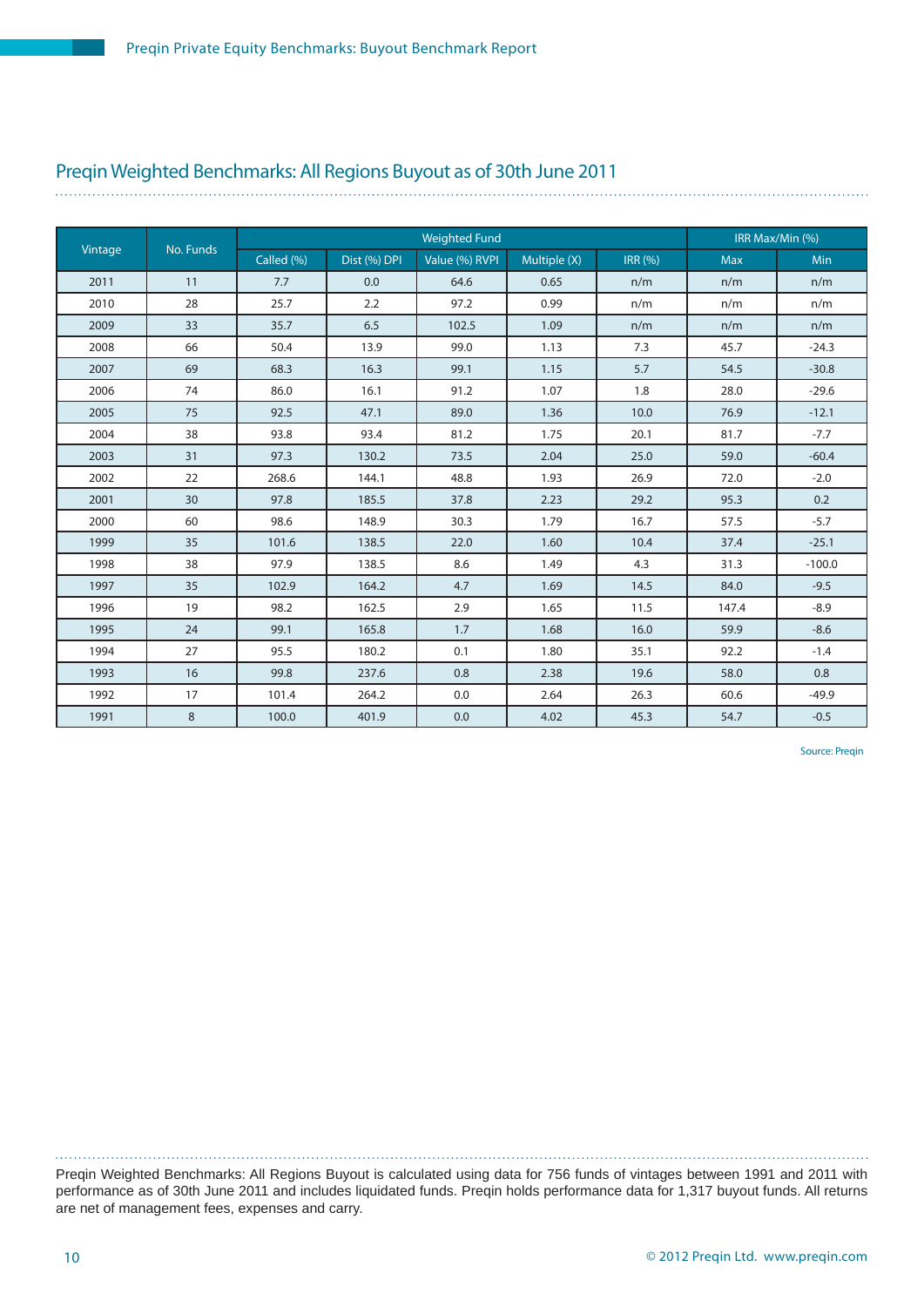

### All Regions Buyout - Money Weighted IRR by Vintage as of 30th June 2011



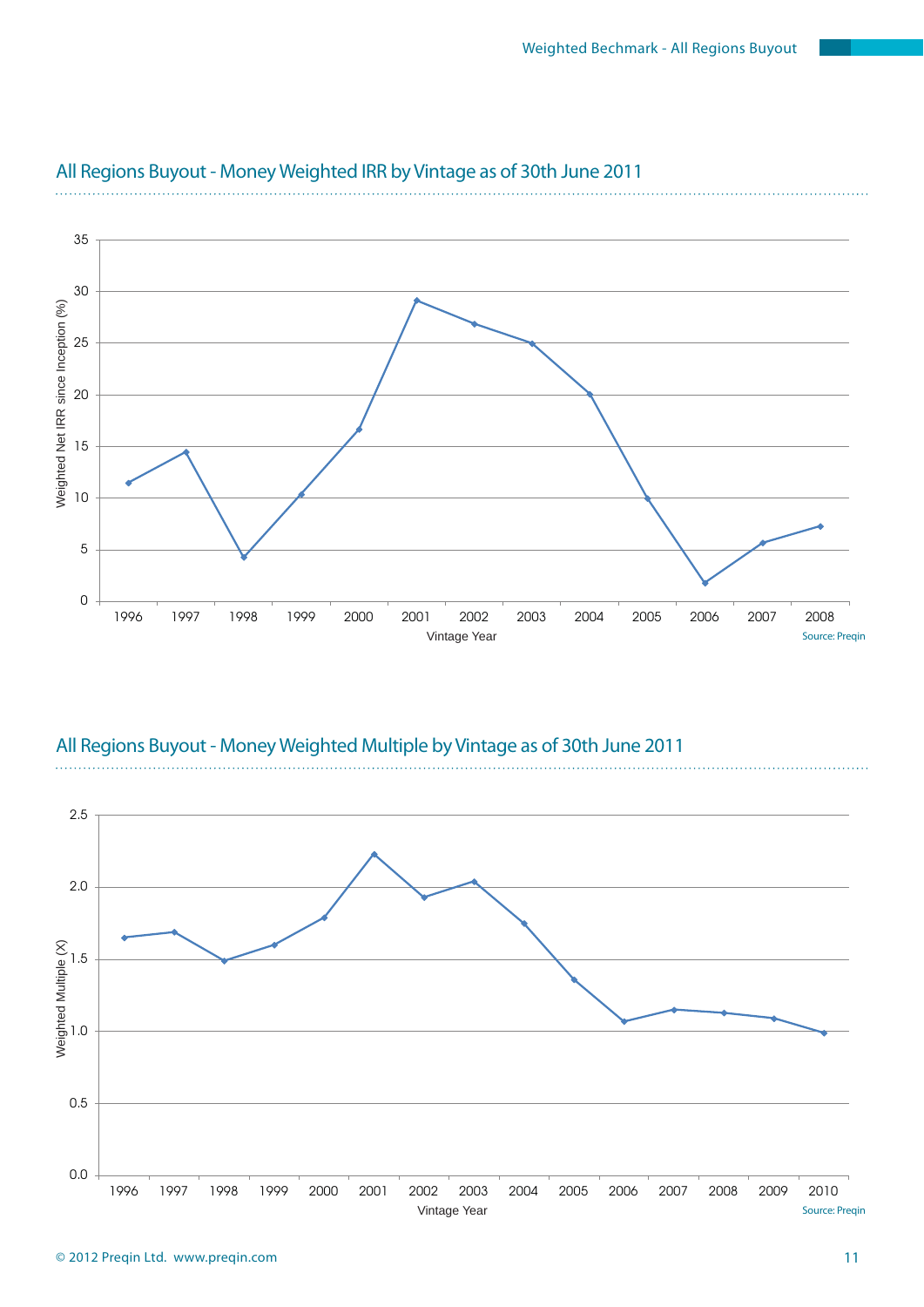### Preqin Pooled Benchmarks: All Regions Buyout

|         |           |            | <b>Weighted Fund</b> |                | <b>Weighted Multiple</b> |                |
|---------|-----------|------------|----------------------|----------------|--------------------------|----------------|
| Vintage | No. Funds | Called (%) | Dist (%) DPI         | Value (%) RVPI | (X)                      | Pooled IRR (%) |
| 2011    | 25        | 3.2        | 0.0                  | 31.6           | 0.22                     | n/m            |
| 2010    | 23        | 21.7       | 2.3                  | 81.6           | 0.84                     | n/m            |
| 2009    | 26        | 36.6       | 8.5                  | 99.3           | 1.08                     | 7.7            |
| 2008    | 53        | 54.7       | 13.9                 | 94.3           | 1.08                     | 8.2            |
| 2007    | 65        | 67.1       | 16.0                 | 95.6           | 1.12                     | 6.0            |
| 2006    | 58        | 87.9       | 18.5                 | 91.7           | 1.10                     | 2.2            |
| 2005    | 57        | 91.7       | 50.9                 | 89.5           | 1.40                     | 9.7            |
| 2004    | 31        | 95.1       | 91.7                 | 75.4           | 1.70                     | 19.2           |
| 2003    | 20        | 97.5       | 127.7                | 72.6           | 2.00                     | 22.1           |
| 2002    | 21        | 197.0      | 133.3                | 50.5           | 1.83                     | 25.7           |
| 2001    | 17        | 97.3       | 189.0                | 33.6           | 2.23                     | 26.3           |
| 2000    | 38        | 97.7       | 153.6                | 32.1           | 1.85                     | 18.7           |
| 1999    | 30        | 96.8       | 140.4                | 19.8           | 1.64                     | 12.0           |
| 1998    | 40        | 97.5       | 132.5                | 8.5            | 1.41                     | 7.7            |
| 1997    | 23        | 100.5      | 143.6                | 7.6            | 1.50                     | 9.3            |
| 1996    | 20        | 97.7       | 151.0                | 7.0            | 1.58                     | 7.4            |
| 1995    | 12        | 99.6       | 172.7                | 2.5            | 1.75                     | 14.3           |
| 1994    | 15        | 97.8       | 195.3                | 0.5            | 1.96                     | 25.2           |
| 1993    | 12        | 99.7       | 243.4                | 0.6            | 2.44                     | 21.9           |
| 1992    | 9         | 103.4      | 192.7                | 0.1            | 1.93                     | 28.9           |
| 1991    | $\pmb{0}$ | 102.0      | 304.3                | 0.0            | 3.04                     | n/m            |
| 1990    | 8         | 98.9       | 228.2                | $0.0\,$        | 2.28                     | 15.3           |

Source: Preqin

Preqin Pooled Benchmarks: All Regions Buyout is calculated using cash flow data for 608 buyout funds of vintages between 1990 and 2011. Preqin holds cash flow data for more than 1,750 private equity funds. All returns are net of management fees, expenses and carry.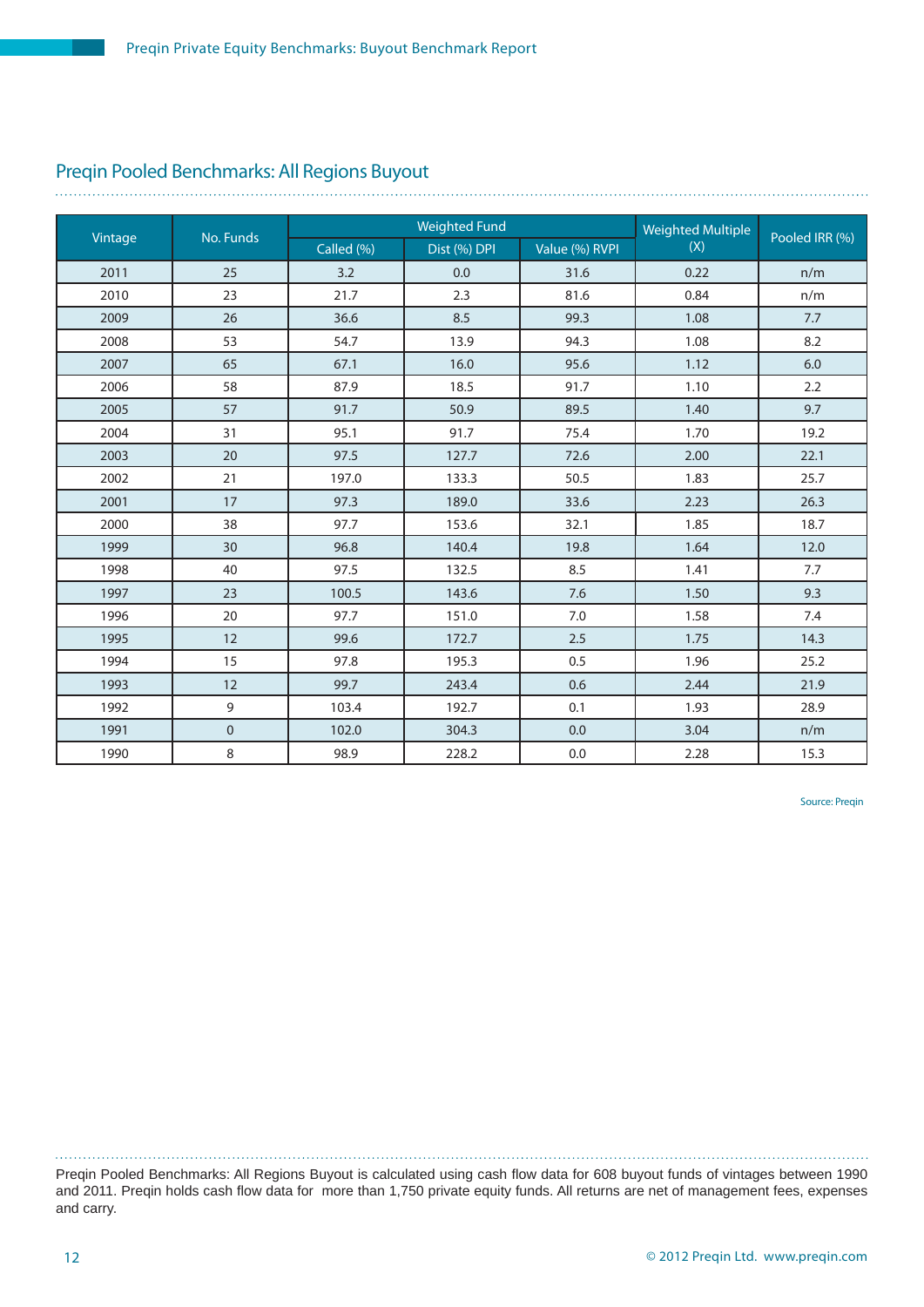

### All Regions Buyout - Pooled IRR by Vintage

. . . . . . . . . . . . . .

 $\cdots$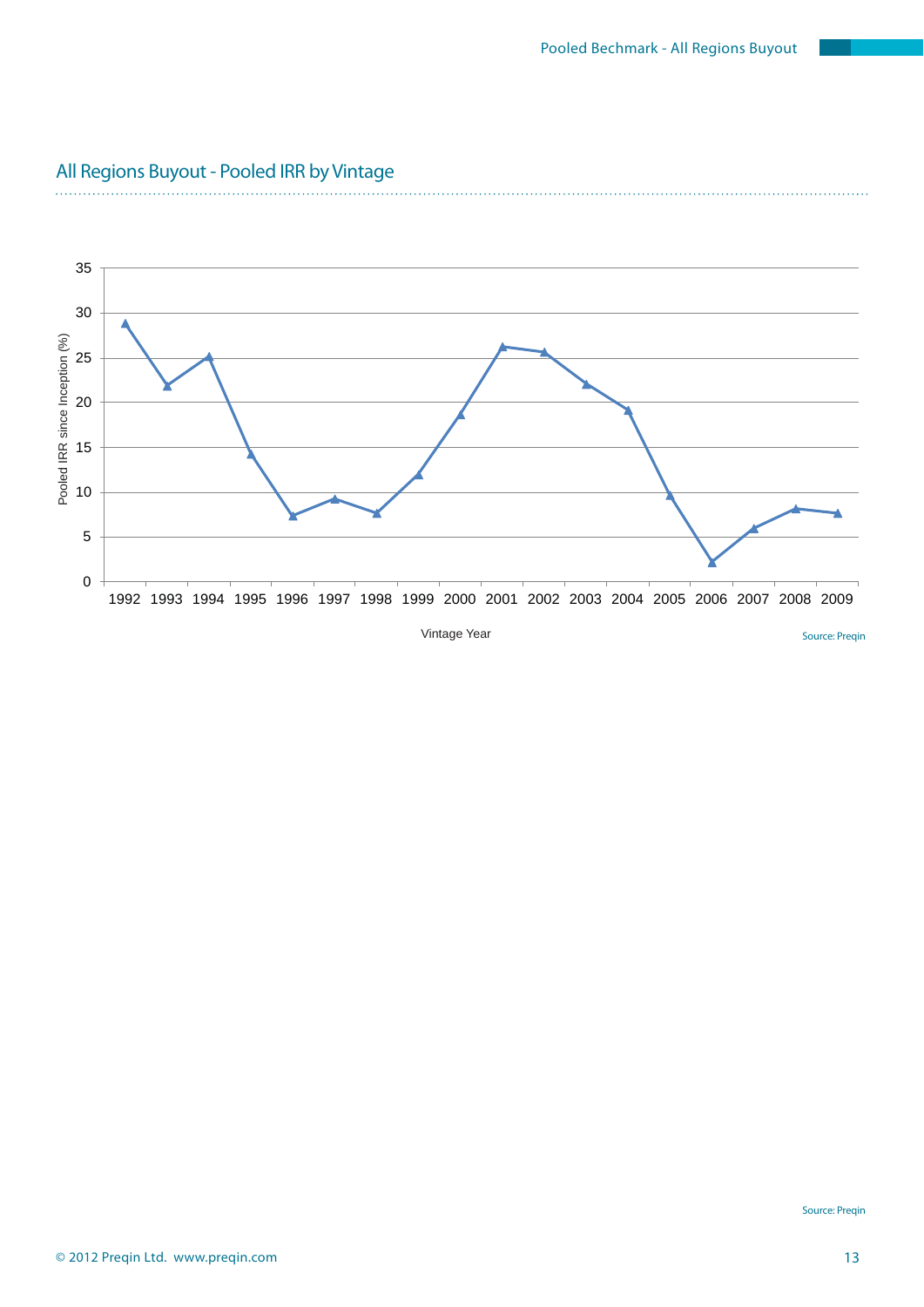# Horizon IRRs by Fund Type as of 30 June 2011

| Horizon             | All Private Equity | <b>Buyout</b> | Venture | <b>Fund of Funds</b> | <b>Mezzanine</b> |
|---------------------|--------------------|---------------|---------|----------------------|------------------|
| l Year to Jun 2011  | 24.1               | 25.1          | 20.6    | 16.2                 | 13.2             |
| 3 Years to Jun 2011 | 5.4                | 5.3           | 3.0     | 3.8                  | 3.4              |
| 5 Years to Jun 2011 | 9.5                | 11.2          | 4.6     | 7.9                  | 8.3              |

#### Horizon IRRs by Fund Type as of 30 June 2011

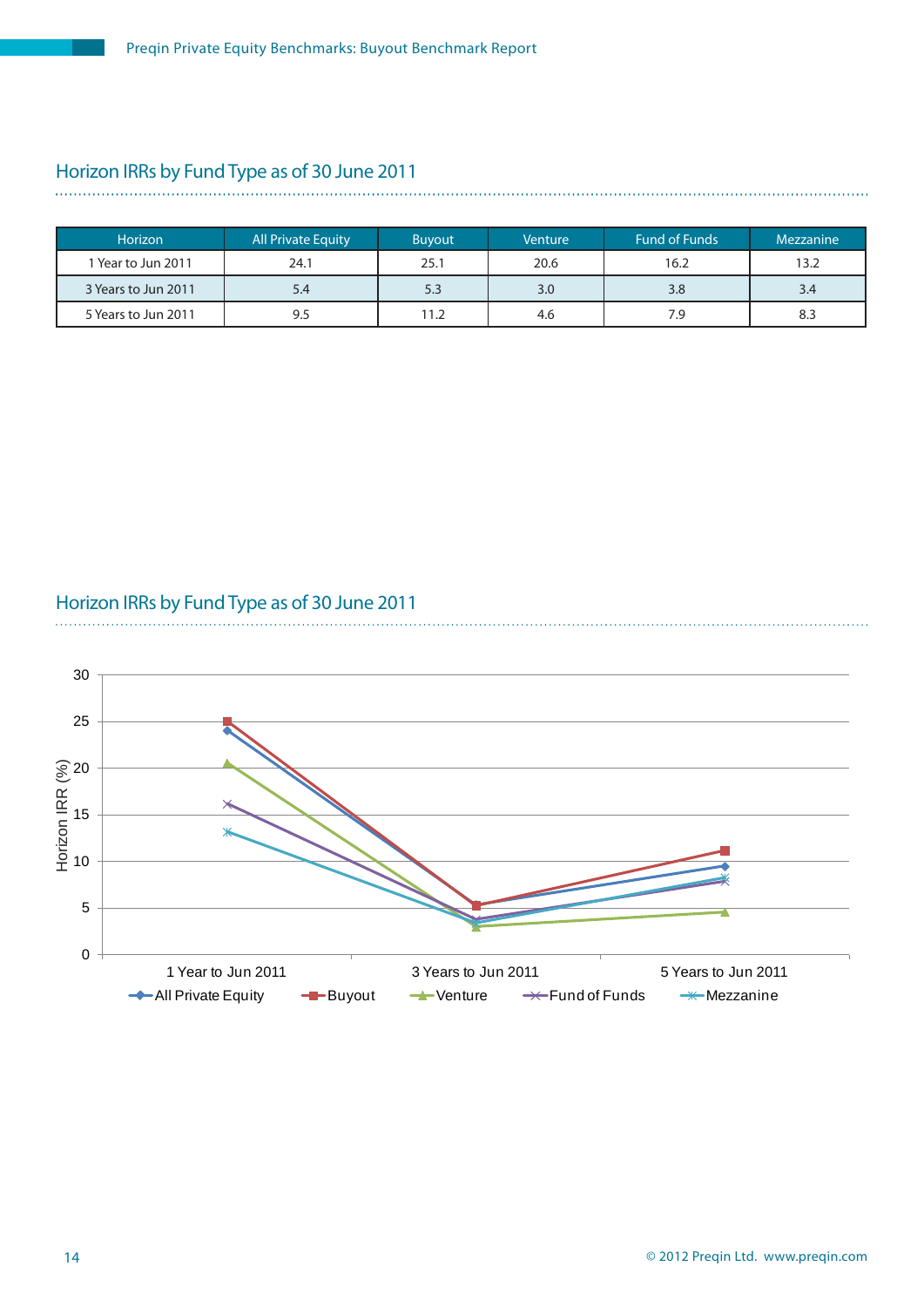|                    | All     | <b>Buyout</b> | Venture | <b>Fund of Funds</b> | <b>Mezzanine</b> |
|--------------------|---------|---------------|---------|----------------------|------------------|
| 1 Year to Dec 2000 | 10.1    | 3.6           | 38.1    | $-1.3$               | 14.0             |
| 1 Year to Dec 2001 | $-2.7$  | $-3.2$        | $-34.3$ | $-5.2$               | 13.8             |
| 1 Year to Dec 2002 | $-9.1$  | $-4.0$        | $-31.6$ | $-23.2$              | $-2.1$           |
| 1 Year to Dec 2003 | 17.5    | 24.3          | $-6.0$  | $-15.1$              | 6.8              |
| 1 Year to Dec 2004 | 25.0    | 30.3          | 7.1     | 7.5                  | 20.4             |
| 1 Year to Dec 2005 | 27.0    | 29.7          | 4.5     | 16.9                 | 13.6             |
| 1 Year to Dec 2006 | 29.1    | 32.3          | 15.8    | 17.9                 | 31.7             |
| 1 Year to Dec 2007 | 26.0    | 30.7          | 21.3    | 23.2                 | 18.8             |
| 1 Year to Dec 2008 | $-27.6$ | $-31.0$       | $-16.2$ | $-12.0$              | 4.0              |
| 1 Year to Dec 2009 | 13.8    | 16.7          | 5.0     | 0.2                  | 2.3              |
| 1 Year to Dec 2010 | 18.8    | 22.6          | 10.9    | 13.3                 | 8.6              |
| 1 Year to Jun 2011 | 24.1    | 25.1          | 20.6    | 16.2                 | 13.2             |

# One-Year Rolling Horizon IRRs by Fund Type

#### One-Year Rolling Horizon IRRs by Fund Type

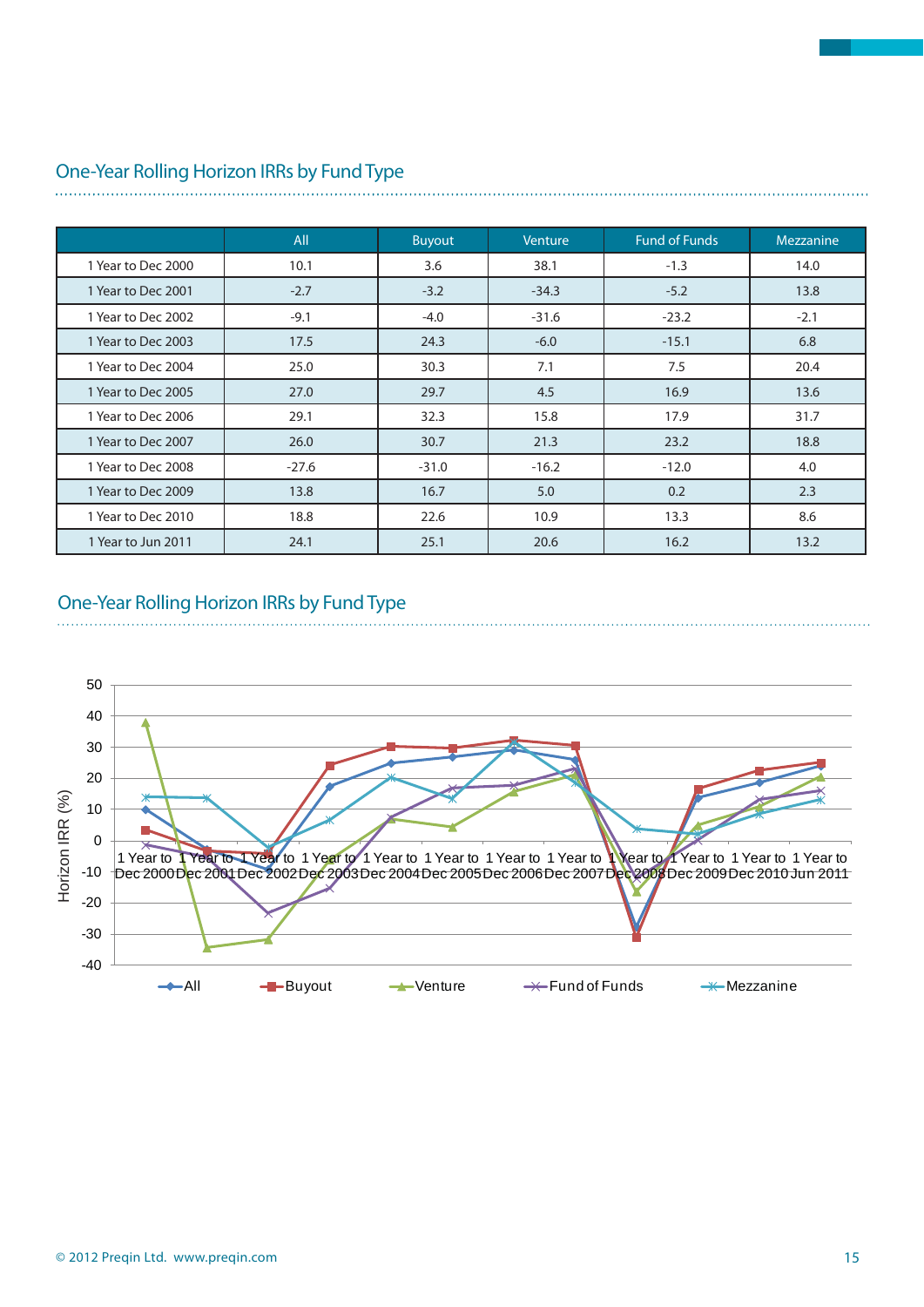|                     | All    | <b>Buyout</b> | Venture | <b>Fund of Funds</b> | Mezzanine |
|---------------------|--------|---------------|---------|----------------------|-----------|
| 3 Years to Dec 2000 | 14.9   | 11.7          | 62.4    | 21.9                 | 16.8      |
| 3 Years to Dec 2001 | 10.6   | 4.0           | 87.3    | 8.9                  | 12.2      |
| 3 Years to Dec 2002 | $-4.9$ | $-4.9$        | $-17.6$ | $-13.1$              | 1.2       |
| 3 Years to Dec 2003 | 4.3    | 6.0           | $-19.0$ | $-10.6$              | 5.4       |
| 3 Years to Dec 2004 | 10.2   | 15.8          | $-8.5$  | $-4.5$               | 7.2       |
| 3 Years to Dec 2005 | 23.0   | 27.8          | 3.0     | 8.3                  | 12.6      |
| 3 Years to Dec 2006 | 26.2   | 30.4          | 8.6     | 20.3                 | 19.0      |
| 3 Years to Dec 2007 | 30.2   | 34.4          | 14.3    | 23.5                 | 21.1      |
| 3 Years to Dec 2008 | 11.3   | 14.1          | 5.4     | 7.0                  | 26.5      |
| 3 Years to Dec 2009 | 0.3    | 0.2           | 0.3     | 1.3                  | 6.5       |
| 3 Years to Dec 2010 | 0.8    | 0.9           | $-0.7$  | 0.8                  | 3.4       |
| 3 Years to Jun 2011 | 5.4    | 5.3           | 3.0     | 3.8                  | 3.4       |

# Three-Year Rolling Horizon IRRs by Fund Type

### Three-Year Rolling Horizon IRRs by Fund Type

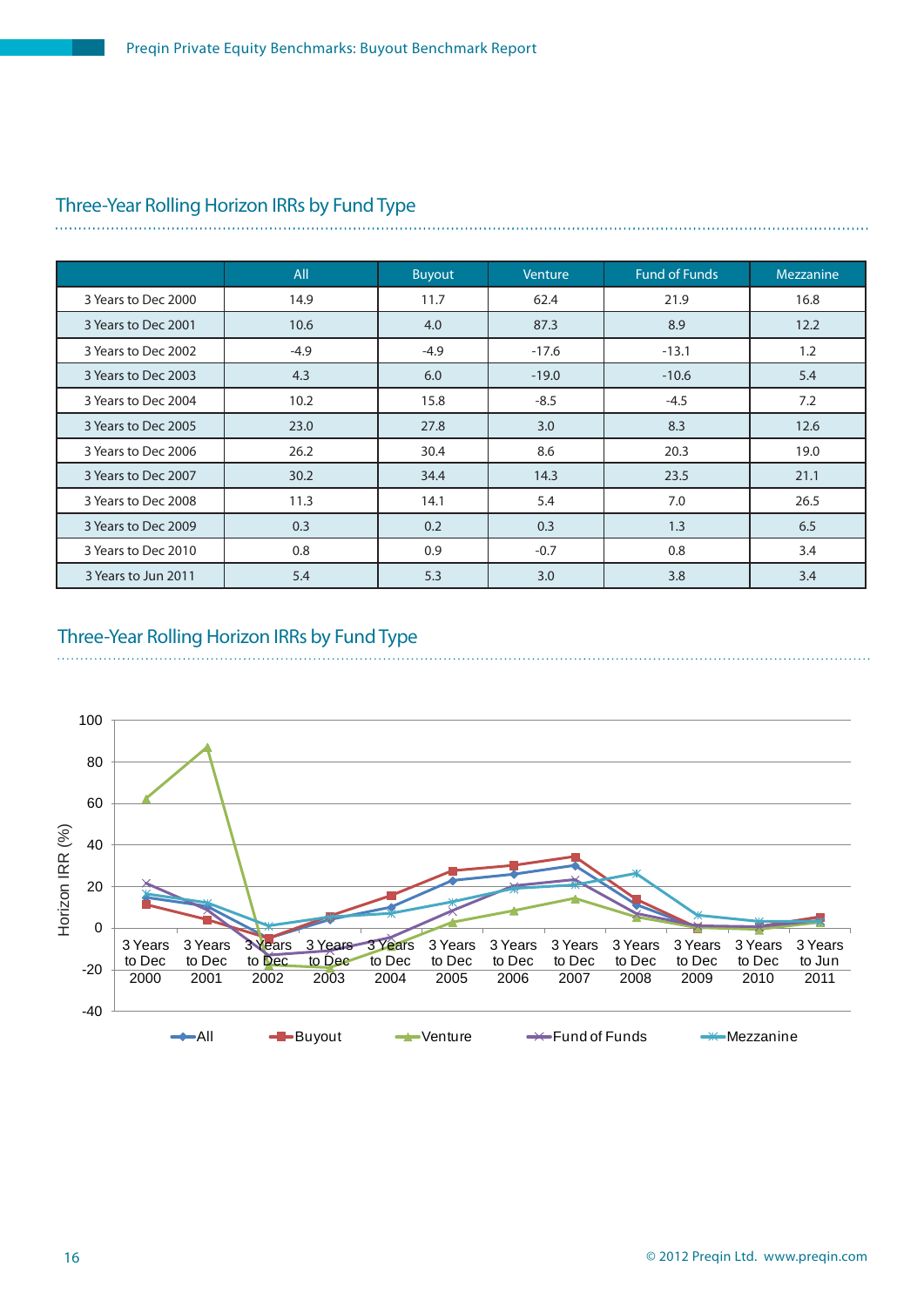Performance Analyst is the most comprehensive, detailed source of private equity performance data available today. Preqin's team of analysts collect and monitor data from a number of different sources, including from GPs themselves, in order to provide the most comprehensive private equity performance data available.

All of our Performance Data conforms to the same standardized metrics, with all data representing net-to-LP returns. We currently hold transparent net-to-LP performance data for over 5,700 private equity funds of all types and geographic focus. In terms of aggregate value, this represents around 70% of all capital ever raised.

This high level of coverage enables us to produce the most meaningful benchmarking and comparative tools available in the industry.

#### **Key features of this powerful database include:**

- View performance data online: for private equity funds worldwide. Compare individual funds against each other and the appropriate benchmarks.
- Compare funds of all types: venture, buyout, mezzanine, distressed, special situations, real estate, natural resources; fund-of-funds, secondary.
- Assess key performance data for each fund: size, vintage, type, called-up, distributed, unrealised value, multiple, IRR.
- View historic performance for over 28,000 data points to assess how performance data has changed overtime (Premium access required).
- Keep current with developments: with monthly updates you always have access to the latest data.
- View cash flow graphs for over 1,800 funds: assess how quickly funds have called and distributed capital and what their net cash flow position is.
- Select, compare and analyse: funds according to your criteria: by type, size, vintage year etc.
- Assess each firm's long term track record: quartile performance over several fund generations.
- Median, pool, weighted and average Benchmarks: view fully transparent market benchmarks by fund type and region focus. Benchmarks data is available for called-up, distribution, value and top, median and bottom quartile IRRs and multiples.
- Top Performing GPs: view a list of firms that have consistently had funds ranked in the 1st and 2nd quartiles.
- Download: data to spreadsheet for further analysis (Premium access required).
- Create a tailored peer group: of funds for comparative purposes.

| Data                | <b>Cash Flow Charts</b>           | <b>Historic Data</b> |                |                        |                           |                 |                 |
|---------------------|-----------------------------------|----------------------|----------------|------------------------|---------------------------|-----------------|-----------------|
|                     |                                   |                      |                |                        |                           |                 |                 |
| <b>FUND DETAILS</b> |                                   |                      |                |                        |                           |                 |                 |
| Vintage             | Type                              | Size (Mn)            |                | Firm                   |                           | As At:          | Quartile:       |
| 2001                | Buyout                            | 3,742.0 USD          |                | Apollo Management      |                           | 31-Dec-2008     | 13t             |
|                     | <b>Industry Focus: Any</b>        |                      |                |                        |                           |                 |                 |
|                     | Location Focus: US, North America |                      |                |                        |                           |                 |                 |
|                     | Performance Overview              |                      | Called<br>(96) | Distributed<br>(%) DPI | Rem. Value<br>$(96)$ RVPI | Multiple<br>(X) | Net IRR<br>(96) |
| Apollo Investment V |                                   |                      | 92.3           | 191.0                  | 59.9                      | 2.51            | 40.1            |
|                     |                                   |                      |                |                        |                           |                 |                 |
|                     | Median Fund: 2001 / US / Buyout   |                      | 92.3           | 124.5                  | 52.5                      | 1.90            | 24.0            |
|                     |                                   |                      |                |                        |                           |                 |                 |

|                 |                      |                    |               |                                          |       | US / Venture (Hedian) - 30 September, 2008 |                |             |                     |               |                |               |
|-----------------|----------------------|--------------------|---------------|------------------------------------------|-------|--------------------------------------------|----------------|-------------|---------------------|---------------|----------------|---------------|
| <b>Data</b>     |                      | Van Bandarack Dart |               |                                          |       |                                            |                |             |                     |               |                |               |
|                 |                      | <b>Madian Pund</b> |               |                                          |       | Multiple Duartiles                         |                |             | <b>153 Quarties</b> |               | 1930 Max-Prize |               |
| <b>Mandasco</b> | <b>Billian Colle</b> | Called             | Dist<br>눮     | <b>Talan</b><br><b>COL</b><br><b>CYP</b> | 6k    | Heilian                                    | 03             | $_{01}$     | <b>Hedus</b>        | as            | <b>Han</b>     | <b>Hour</b>   |
| 2012            | 13                   | 1.L                | 63            | bs 5                                     | 1.33  | 11.34                                      | 6.73           | <b>Wind</b> | <b>WH</b>           | ALC UNK       | <b>WHY</b>     | <b>INTE</b>   |
| 2827            | 28                   | 11.7               | 11            | <b>BCI</b>                               | S.NT  | 5.04                                       | 5.71           | We          | Wei                 | A/m           | Web-           | <b>Sales</b>  |
| 202             | $_{\rm at}$          | $4.1 - 8$          | $4 - 3$       | 87.3                                     | 1.34  | 9.82                                       | 9.81           | 1.9         | 15.7                | 166.46        | 25.4           | $-0.4 - 10$   |
| $\equiv$        | 25                   | 45.8               | 2.1           | 33.3                                     | 1.18  | 1.00                                       | 3.31           | 12.2        | $\sim$              | <b>HOLE</b>   | <b>HALL</b>    | $-01.5$       |
| 2215            | 28                   | 76.8               | 13.0          | 12.2                                     | 1.41  | 1.0 <sup>1</sup>                           | 1.11           | 18.9        | 1.1                 | 4.8           |                | $47.4 - 49.8$ |
| $=$             | 13                   | 83.90              | 21.2          | 95.2                                     | $+34$ | 1.27                                       | 1.41           | <b>TET</b>  | 1.9                 | 16.8          | 14.1           | $-112.8$      |
| $\frac{1}{2}$   | $\rightarrow$        | 14.0               | bk a          | $72 - 6$                                 | $+30$ | $+11$                                      | 7.44           | $+1$        | 4.4                 | $-5.2$        | 14.9           | $-19.6$       |
| 2004            | $\sim$               | 34.3               | 36.5          | VE &                                     | 2,34  | 2.05                                       | <b>ALCOHOL</b> | 8.2         | 2.2                 | $-7.3$        | 35.4           | $-111.2$      |
| 2222            | $\sim$               | 44.8               | 45.5          | 56.7                                     | 1.33  | 1.11                                       | 6.74           | 4.4         | 12                  | $-4.6$        | 38.2           | $-25.8$       |
| 1223            | $^{+}$               | 44.4               | 45.1          | 25.2                                     | 1.33  | 2, 7                                       | 9.31           | 4.4         | 4.3                 | 16.2          | 300.4          | $+0.8$        |
| 1211            | 25                   | 205.8              | 14.2          | 1.3                                      | 1.82  | $1.17 -$                                   | 3.72           | 22.8        | 2.8                 | $-0.1$        | 134.7          | $-22.8$       |
| 1952            | $^{28}$              | 101.8              | <b>CYR.R.</b> | 16.2                                     | 2.31  | 1.88                                       | 1,370          | 43.9        | 72.2                | 1.1           | 198.7          | 22.8          |
| 1885            | to:                  | 123.8              | 188.8         | 5.5                                      | 3.34  | 3.86                                       | 3.32           | 63.4        | 15.9                | 1.8           | ses.a          | $-8.6$        |
| 2.225           | 11                   | 115.2              | 118.81        | 9.4                                      | 223   | 1.33                                       | 3.34           | <b>YKE</b>  | <b>JAY</b>          | $\rightarrow$ | 654.3          | $-7.4$        |
| 1575            | 13                   | 110.3              | 222.8         | 3.7                                      | 6.37  | 2.23                                       | 8.72           | 78.2        | 27.1                | $-0.8$        | 124.6          | $-28.2$       |
| 1,812           | ٠                    | 111.2              | 26.8.31       | 1.3                                      | 5.32  | 2.88                                       | 1.14           | 53.2        | 23.7                | 23.2          | 75.11          | $-0.0$        |
| 1992            | ×                    | 188.8              | 288.8         | 1.1                                      | 4.36  | 2.87                                       | 1.13           | 26.8        | 22.2                | 11.5          | 87.2           | $-18.5$       |



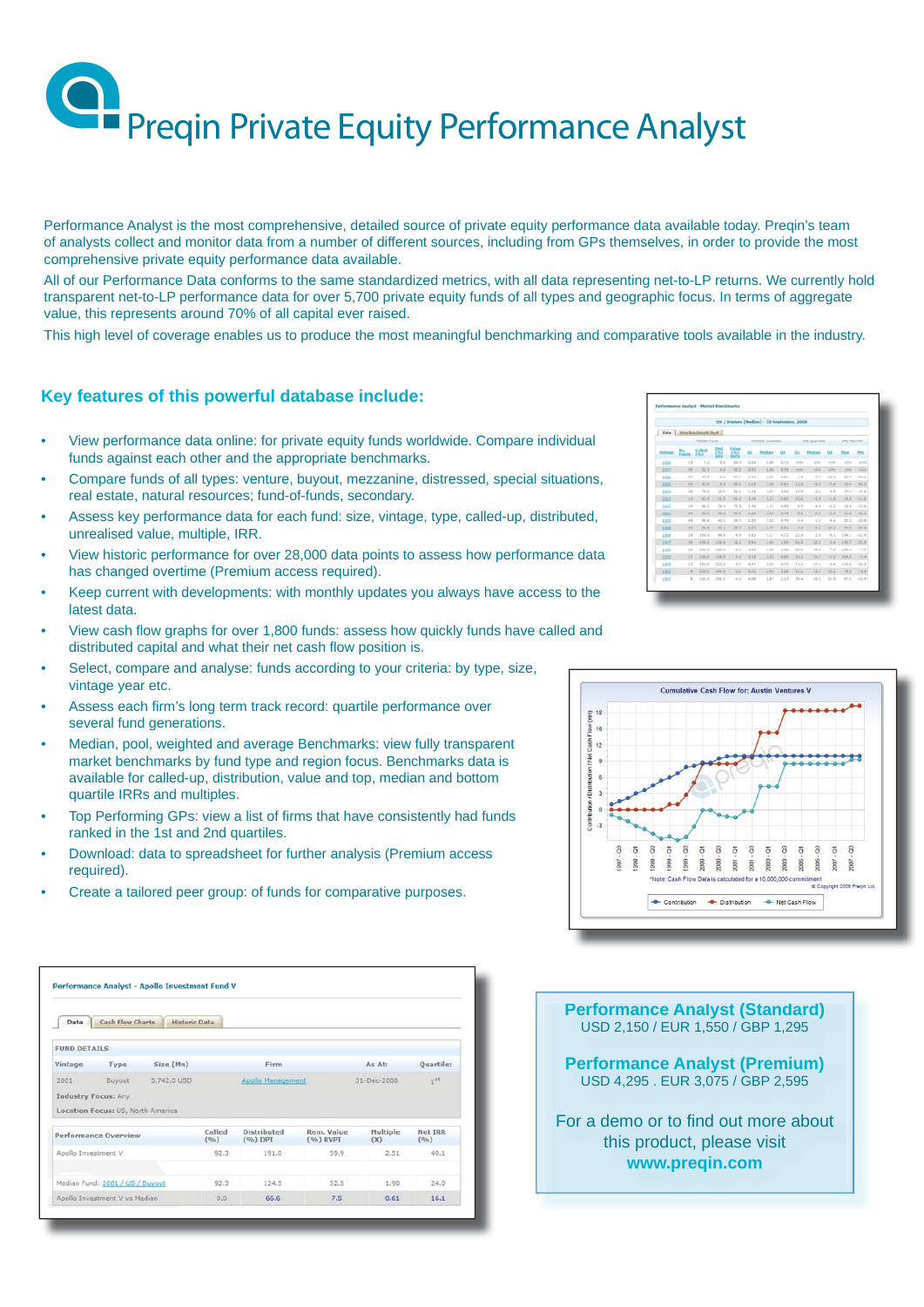### List of Constituent Funds

#### 2000 Riverside Capital **Appreciation Fund** 2003 Riverside Capital Appreciation Fund 2008 Riverside Capital Appreciation Fund V 3i 94 LMBO Plan 3i Europe Partners V 3i Japan Buyouts Fund 3i UK Investment Partners II Abenex IV ABRY V **ARRY VI** Accel - KKR Company Accent Equity 2003 ACON Latin America Opportunities Fund Actera Partners Advent Atlantic & Pacific II Advent Atlantic & Pacific III Advent Central & Eastern Europe **IV** Advent Global Private Equity IV Advent Global Private Equity IV-A Advent Global Private Equity V Advent Latin American Fund III Advent Latin American Fund IV AEA 1991 Investment Program AEA 1997 Investment Program<br>Affinity Asia Pacific Fund III Agri-Vie Fund Allegro Private Equity Fund I Alpha Private Equity Fund Alpha Private Equity Fund 2 Alpine Investors IV Altor 2003 Fund Altor Fund II Altor Fund III Altra FCP I Altra Investments Altus Capital Partners SBIC Altus II American Industrial Partners Fund II American Securities Partners II AMP Business Development Fund AMP Business Development Fund II AMP Pencarrow Fund AMP Private Equity Fund III AnaCap Financial Partners Fund II AP Cayman Partners II Apax Europe VII Apax France VII Apollo Investment Fund III Apollo Investment Fund IV Apollo Investment Fund V Apollo Investment Fund VI Apollo Investment Fund VII Aquiline Financial Services Fund Archer Capital Fund I Archer Capital Fund II Archer Capital Fund III Archer Capital Fund IV Archer Capital Growth Fund 1 Ares Corporate Opportunities Fund Ares Corporate Opportunities Fund II Ares Corporate Opportunities Fund III Arsenal Capital Partners II Asia Direct Audax Private Equity Fund Audax Private Equity Fund II Audax Private Equity Fund III August Equity Partners I Aurora Equity Partners Aurora Equity Partners II Aurora Equity Partners III Avista Capital Partners II AXA Expansion I AXA Expansion II AXA LBO Fund AXA LBO Fund II AXA LBO Fund III AXA LBO Fund IV Axcel II

Axcel IndustriInvestor Axcel IV Bain Capital Asia Bain Capital Fund IX Bain Capital Fund X Baird Capital Partners Europe Fund Baird Capital Partners I Baird Capital Partners II Baird Capital Partners III Baird Capital Partners IV Baird Capital Partners V Banc Fund III Banc Fund VII Banc Fund VIII Bancroft Eastern Europe Fund Barclays Private Equity European Fund Barclays Private Equity European Fund II Barclays Private Equity European Fund III Baring Vostok Private Equity Fund IV BC European Cap IV BC European Cap V BC European Cap VII BC European Cap VIII Behrman Capital B Behrman Capital Partners Berkshire Fund VI Berkshire Fund VII Bertram Growth Capital II Bertram Growth Equity Partners I BG Media Investors Birch Hill Equity Partners III Birch Hill Equity Partners IV Blackstone Capital Partners IV Blackstone Capital Partners V Blackstone Capital Partners VI Blackstone Communications Partners I Blue Point Capital Partners Blue Point Capital Partners II Boston Ventures VI Boston Ventures VII Bowmark Capital Partners III Bowmark Capital Partners IV Brazos Equity Fund III Brentwood Associates Buyout II Bridgepoint Euro Private Equity Bridgepoint Euro Private Equity II Bridgepoint Euro Private Equity III Bridgepoint Europe IV Brockway Moran & Partners Brockway Moran & Partners II Brockway Moran & Partners III Brynwood Partners V Butler France Private Equity II Calera Capital IV California Community Financial Institutions Fund Caltius Equity Partners II Candover 1991 Candover 1994 Candover 1997 Candover 2001 Candover 2005 Capital Partners Private Equity Income Fund Capital Z Asia Partners CapMan Buyout IX CapMan Buyout VIII CapMan Equity VII Sweden CapStreet II Caravela Carlyle Asia Partners II Carlyle Asia Partners III Carlyle Europe Partners II Carlyle Europe Partners III Carlyle Europe Technology Fund II Carlyle Japan Partners Carlyle Japan Partners II Carlyle Mexico Partners Carlyle Partners IV Carlyle Partners V Carry Carrollan Australian Mezzanine Partners I USA Castle Harlan Australian Mezzanine Partners II Worldwide

Castle Harlan III Castle Harlan Partners IV Catalyst Investors Catterton Partners III Catterton Partners V Catterton Partners VI Catterton Partners VI-B CBPE Capital Fund VII CBPE Capital Fund VI CBPE Capital Fund VIII CCMP Capital Investors II CEA Capital Partners USA Centre Investors II & Affiliates Centre Investors III & Affiliates Centre Investors IV & Affiliates Centre Investors V & Affiliates Chandos Fund Charlesbank Equity Partners IV Charlesbank Equity Partners V Charlesbank Equity Partners VII Chart Capital Partners II Charterhouse Capital Partners IX Charterhouse Capital Partners V Charterhouse Capital Partners VI Charterhouse Capital Partners VIII Charterhouse Equity Partners III **Charterhouse Equity Partners IV** Chartwell Capital Investors II Chequers Capital XV Chicago Growth Partners II Chicago Growth Partners VIII Ciclad 2 Ciclad 4 CID Opportunities Fund I **Cinven** Cinven II Cinven III Cinven IV CITIC Capital China Partners CITIC Capital China Partners II CITIC Equity Partners CITIC Japan Partners Clessidra Capital Partners Clessidra Capital Partners II Code Hennessy & Simmons II Code Hennessy & Simmons III Code Hennessy & Simmons IV Code Hennessy & Simmons V Compass Partners European **Equity** Conseco Capital Partners II Consilium Private Equity Fund Corinthian Capital I Corpfin Capital I Cortec Group Fund II Court Square Capital Partners II Cressey & Co. Fund IV CVC Asia Fund I CVC Capital Partners Asia Pacific II **CVC Capital Partners Asia Pacific III** CVC European Equity Partners I CVC European Equity Partners II CVC European Equity Partners III CVC European Equity Partners IV CVC European Equity Partners IV Tandem Fund Cypress Merchant Banking Partners I Cypress Merchant Banking ertners II Darwin Fund I Deutsche European Partners IV Diamond Castle Partners IV Direct Capital IV DKB Emerging Europe DLJ Merchant Banking Partners IV DLJ South American Partners Doughty Hanson & Co II Doughty Hanson & Co III Doughty Hanson & Co IV Duke Street Capital IV Duke Street Capital V Duke Street Capital VI ECI Capital Partners EdgeStone Capital Equity Fund II Edgewater I Egeria Private Equity Fund II Egeria Private Equity Fund III Elevation Partners

Elysian Capital I Emerging Europe Convergence Fund II Emerging Europe Growth Fund Emerging Europe Growth Fund II Endeavour Capital Fund III Endeavour Capital Fund IV Endeavour Capital Fund V Eos Capital Partners III Eos Capital Partners IV **Ethos Private Equity Fund III** Ethos Private Equity Fund IV Euroknights III Euroknights IV Euroknights V Evercore Capital Partners II Evergreen Pacific Partners II Excel Capital Partners I, II Exponent Private Equity Fund Exponent Private Equity Partners II Exxel Capital Partners VI Fenway Partners Capital Fund Finnventure Fund II Finnventure Fund III Finnventure Fund IV Finnventure Fund V Forstmann Little Debt & Equity Buyout VI Forstmann Little Debt & Equity Buyout VII Forstmann Little Equity IV Forstmann Little Equity V FountainVest China Growth Partners **Fourth Causeway Develop** Capital Fund Fox Paine Capital Fund Fox Paine Capital Fund II Francisco Partners Francisco Partners II Freddo Holdings Fremont Partners II Friedman Fleischer & Lowe Capital Partners II Friedman Fleischer & Lowe Capital Partners III Frontenac Ventures VI Frontenac Ventures VIII FS Equity Partners III FS Equity Partners V FS Equity Partners VI FSN Capital I FSN Capital II FSN Capital III Furman Selz Investors GED Sur GEM Benelux Generation Partners II GenNx360 Capital Partners Genstar Capital Partners III Genstar Capital Partners V GF Capital Private Equity Fund GI Partners II GI Partners III Gilbert Global Equity Partners Gilde Buyout Fund I Gilde Buyout Fund II Gilde Buyout Fund III Glencoe Capital Partners I - Pledge Fund Golder Thoma Cressey Rauner IV Golder Thoma Cressey Rauner IX Golder Thoma Cressey Rauner V Golder Thoma Cressey Rauner VI Golder Thoma Cressey Rauner VIII Goldner Hawn Marathon Fund V Gores Capital Partners II GP Capital Partners Graham Partners Investments II Granville Private Equity Fund VI Graphite Private Equity Partnership Great Hill Equity Partners Great Hill Equity Partners II Great Hill Equity Partners III Great Hill Equity Partners IV Green Equity Investors II Green Equity Investors III Green Equity Investors IV

Green Equity Investors V Greenstone Partners Private Capital Fund I Grey Mountain Partners II Gryphon Partners I Gryphon Partners III GS Capital Partners II Halder Investments III Halder Investments IV Halder-Gimv Germany Fund Halder-Gimv Germany II Halyard Capital Fund II Hampshire Equity Partners II HarbourVest 2007 Direct Fund HarbourVest International II Direct HarbourVest International III Direct HarbourVest International V Direct HarbourVest Partners IV Direct Harren Investors I Harren Investors II Harvest Partners III Harvest Partners IV HB Equity Partners - CPCG Portfolio Heartland Industrial Partners Hellman & Friedman II Hellman & Friedman III Hellman & Friedman IV Hellman & Friedman V Hellman & Friedman VI Heritage Fund I Heritage Fund II Heritage Fund III Herkules Private Equity Fund II Herkules Private Equity Fund III HEV III HgCapital 6 Hicks, Muse, Tate & Furst Equity Fund III Hicks, Muse, Tate & Furst Equity Fund IV Hicks, Muse, Tate & Furst Europe Fund I Hicks, Muse, Tate & Furst Latin America Fund I HitecVision Private Equity III HM Capital Sector Performance Fund HMTF Equity Fund V Hony Capital Fund III Horizon Capital Partners III HSBC Private Equity European HSBC Private Equity Partnership Scheme Huntsman Gay Capital Partners ICV Partners ICV Partners II Imperial Capital Acquisition Fund II Imperial Capital Acquisition Fund III - High Net Worth Imperial Capital Acquisition Fund III - Institutional Imperial Capital Acquisition Fund IV India Value Fund II India Value Fund III India Value Fund IV Industri Kapital 1994 Fund Industri Kapital 1997 Fund Industri Kapital 2000 Fund Industri Kapital 2007 Fund Industrial Growth Partners Industrial Growth Partners II Industrial Growth Partners III Industrial Opportunity Partners I ING Equity Partners ING Furman Selz Investors III Innova/3 Innova/4 Innova/5 Innova/98 Inter-Risco II Intermedia Partners VII Intervale Capital Fund I INVESCO East Europe Frontiers Fund Investcorp Technology Partners III Ironbridge Capital 2003/4 Ironbridge Fund II

Irving Place Capital Partners III ISIS Equity Partners II ISIS Equity Partners III ISIS Equity Partners IV Italian Private Equity Fund II JAFCO MBO 1 JC Flowers II Jefferies Capital Partners IV Jefferies Capital Partners V JLL Partners Fund IV JLL Partners Fund V JLL Partners Fund VI Jordan Resolute Fund II Joseph Littlejohn & Levy Fund II JP Morgan Partners Global Investors Kairos Partners Private Equity Fund Kelso Investment Associates V Kelso Investment Associates VII Kelso Investment Associates VIII Kidd Kamm Equity Partners Kirtland Capital Partners KKR E2 Investors - Annex Fund KKR European Fund KKR European Fund II KKR Fund 2006 KKR Millennium Fund Kohlberg Investors II Kohlberg Investors III Kohlberg Investors IV Kohlberg Investors V Kohlberg Investors VI KRG Capital Fund I KRG Capital Fund IV KSL Capital Partners II KSL Capital Partners Supplemental II L Capital 3 Lake Capital Partners Latin America PE Growth Fund II Leeds Equity Partners V Levine Leichtman Capital Partners Levine Leichtman Capital Partners II Levine Leichtman Capital Partners III Levine Leichtman Capital Partners IV Levmark Capital LGV 1 Private Equity Fund LGV 2 Private Equity Fund LGV 3 Private Equity Fund LGV 4 Private Equity Fund LGV 5 Private Equity Fund LGV 6 Private Equity Fund Liberty Partners Pool I Liberty Partners Pool II Liberty Partners Pool III Liberty Partners Pool IV Liberty Partners Pool V Liberty Partners Pool VI Liberty Partners Pool VII Lightyear Fund Lightyear Fund II Lincolnshire Equity Fund I Lincolnshire Equity Fund II Lincolnshire Equity Fund II Lincolnshire Equity Fund IV Linden Capital Partners Lindsay Goldberg - Fund II Lindsay Goldberg - Fund III Lion Capital Fund I Lion Capital Fund II Litorina Kapital Fund II Litorina Kapital Fund III Littlejohn Fund II Littlejohn Fund III Littlejohn Fund IV LLR Equity Partners LLR Equity Partners II LLR Equity Partners III Lombard Nogales Radio Partners Lovell Minnick Equity Partners III Madison Dearborn Capital Partners I Madison Dearborn Capital Partners II Madison Dearborn Capital Partners III

Axcel III